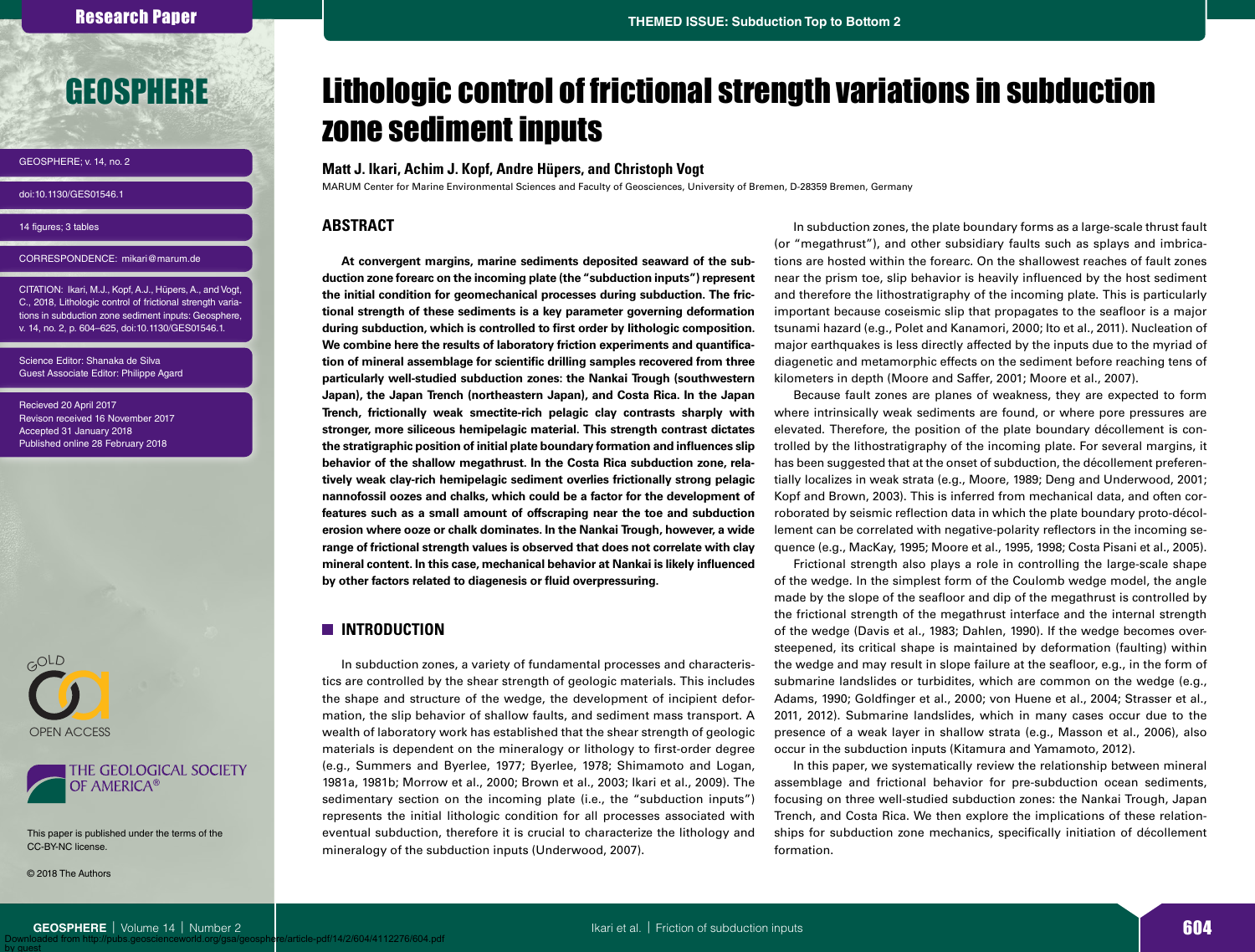

**Figure 1. Map of the Nankai Trough area, offshore Japan, showing drilling locations of Deep Sea Drilling Project Site 297, Ocean Drilling Program Sites 1173 and 1177, and Integrated Ocean Drilling Program Sites C0011 and C0012 (modified from Kimura et al., 2008).**

# **NANKAI TROUGH, SOUTHWESTERN JAPAN**

## **Geologic Setting**

Off the coast of southwestern Japan, the Nankai Trough is formed by convergence of the Philippine Sea plate and the Amurian microplate at a rate of  $\sim$ 4–6.5 cm/yr (Miyazaki and Heki, 2001; Loveless and Meade, 2010). Two  $M_{\rm w}$  >8 earthquakes in 1944 and 1946 (Ando, 1975; Tanioka and Satake, 2001; Kikuchi et al., 2003) have made this region a key target for scientific drilling by Deep Sea Drilling Project (DSDP), Ocean Drilling Program (ODP), and Integrated Ocean Drilling Program (IODP) expeditions. Seaward of the trench, several boreholes have penetrated the input section covering >300 km along strike (Fig. 1). These sites are part of three northwest-southeast–trending borehole transects aligned with Cape Ashizuri and Cape Muroto and through the Kumano Basin. These transects show significant along-strike variations in the accretionary prism taper angle (décollement dip plus surface slope), which is on average narrower along the Muroto transect  $(-2^{\circ}-9^{\circ})$  compared to the Ashizuri and Kumano transects (~5°-8° and ~6°-16°, respectively) (Taira et al., 1992; Moore et al., 2001, 2009; Kimura et al., 2007). Seafloor surface heat flow also varies along strike; high values were measured near the Muroto transect (up to  $\sim$ 200 mW/m<sup>2</sup>) compared to the Ashizuri ( $\sim$ 100–130 mW/m<sup>2</sup>) and Kumano transects (90–140 mW/m2 ) (Yamano et al., 1992, 2003; Kinoshita et al., 2008; Harris et al., 2013a).

Lithologically, several major units can be correlated across the entire margin. These include (sequentially with increasing depth) an upper unit of hemipelagic mudstone with abundant volcanic ash, monotonic hemipelagic mudstone, hemipelagic mudstone containing coarser turbidites, and a lower unit characterized by volcaniclastic material (Figs. 2–6). These units are recognized at all five Nankai Trough input sites studied here: Sites 297 (DSDP Leg 31; Shipboard Scientific Party, 1975) and 1177 (ODP Leg 190; Shipboard Scientific Party, 2001a) on the Ashizuri transect; Site 1173 (ODP Leg 190; Shipboard Scientific Party, 2001b) on the Muroto transect; and Sites C0011 and C0012 (IODP Expeditions 322 and 333; Saito et al., 2010; Henry et al., 2012) on the Kumano transect. During the Leg 190 expedition, the upper ash-rich mudstone was named the upper Shikoku Basin (USB) facies, and the underlying mudstone and mudstone with turbidites was named the lower Shikoku Basin (LSB) facies. In the two Kumano transect sites, an additional unit of volcanic turbidites was observed between the USB and LSB facies and thus named the middle Shikoku Basin (MSB) facies. Other locally observed units include red pelagic clay at the base of Site C0012, a turbiditic trench wedge facies at the top of Site 1173, and clay-rich nannofossil ooze between the USB- and LSB-equivalent units at Site 297. Basaltic basement was reached in each transect, at Sites 1177, 1173, and C0012.

# **Friction of Nankai Trough Inputs**

Laboratory friction experiments were conducted in a modified Wykeham-Farrance rotary shear device for remolded samples from Ashizuri transect Sites 297 and 1177 (Brown et al., 2003; Kopf, 2013) at ≤2 MPa effective normal stress (assuming no excess pore pressure) and a shear rate of 1.5 µm/s. We report the coefficient of sliding friction as the ratio of measured shear stress to effective normal stress. For this study, we include the results of experiments on samples from Muroto Site 1173 following this same procedure. Downhole profiles of frictional strength measurements were conducted on intact samples from Sites C0011 and C0012 at in situ effective normal stresses (≤5 MPa) and 10 µm/s shearing velocity in a single-direct shear apparatus by Ikari et al. (2013a). Intact samples preserve in situ effects such as fabric or cementation; however, for other boreholes in the Nankai Trough, some studies have found that these effects on friction are small (Ikari and Saffer, 2011; Saffer et al., 2012). The Nankai data set is supplemented by triaxial experiments on an intact sample of LSB mudstone from Site 1173 (Bourlange et al., 2004) and intact samples from the ash-rich USB facies at Sites C0011 and C0012 (Stipp et al., 2013). We note that the values from Stipp et al. (2013) are reported as a coefficient of internal friction.

Residual friction coefficient values in samples of input material to the Nankai Trough range from as low as  $\mu = 0.11$  to as high as  $\mu = 0.72$  (Figs. 2–6; Table 1). In general, low friction ( $\mu \leq$  ~0.2) is commonly observed in the hemipelagic LSB facies while higher friction values ( $\mu \geq 0.5$ ) commonly occur in lithologic units containing volcanic material and/or turbidites. This pattern is observed margin-wide at all sites in this study. In some cases, samples within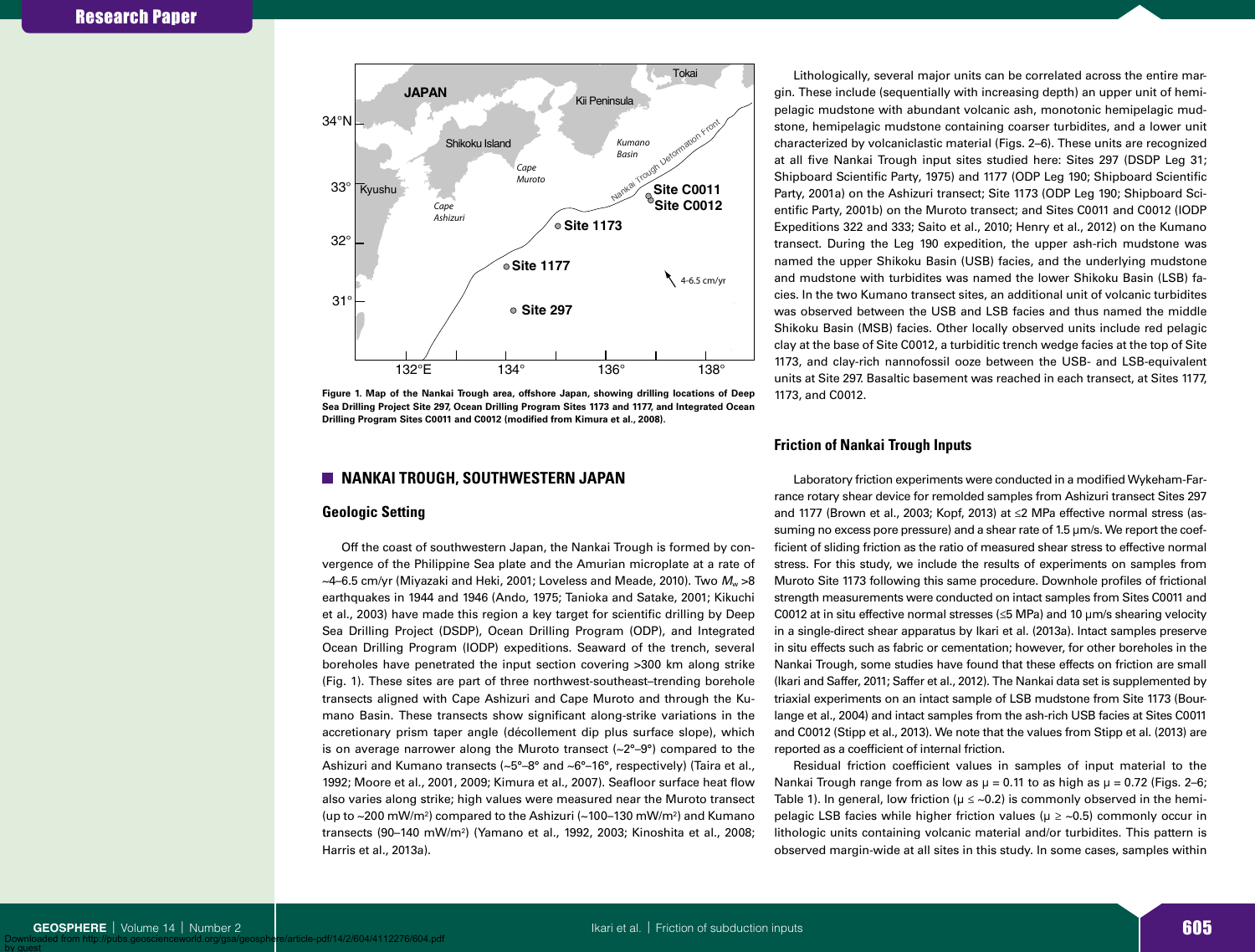**Site 297**



**Figure 2. Lithology and experimental friction results for Deep Sea Drilling Project Site 297 at the Nankai Trough, offshore Japan (lithostratigraphy from Pickering et al., 1993). See Figure 1 for location. mbsf—meters below seafloor.**

an individual lithologic unit may exhibit a wide range of friction values. Examples include the turbidite-bearing clay and silty clay and the ash-rich claystone from the Site 297 borehole ( $\mu$  = 0.12–0.58); another is the volcanic turbidite (MSB) facies at Site C0012 ( $\mu = 0.19 - 0.72$ ).

# **JAPAN TRENCH, NORTHEASTERN JAPAN**

## **Geologic Setting**

At the Japan Trench, northeast of the Nankai Trough, the Pacific plate subducts beneath the North American–Okhotsk plate at a rate of ~8.3 cm/yr (DeMets et al., 2010). In the wake of the 2011 M<sub>w</sub> 9 Tohoku-Oki earthquake, scientific drilling was carried out in the Japan Trench subduction zone ~1 yr later. Determining why such a large amount of coseismic slip was able to occur at extraordinarily shallow depths was one major goal of IODP Expedition 343, the Japan Trench Fast Drilling Project (JFAST) (Chester et al., 2013a). During JFAST, coring and sampling was carried out in the toe of the Japan Trench subduction zone at Site C0019, located ~7 km landward from the trench axis (Fig. 7). A corresponding input site was not drilled during JFAST, however Site 436 was drilled during DSDP Leg 56 (Shipboard Scientific Party, 1980) and is located ~250 km north-northeast of Site C0019, seaward of the Japan Trench (Fig. 7).

Core sampling at Site C0019 was concentrated within ~650–840 m below seafloor (mbsf). The prism material is dominated by relatively structureless,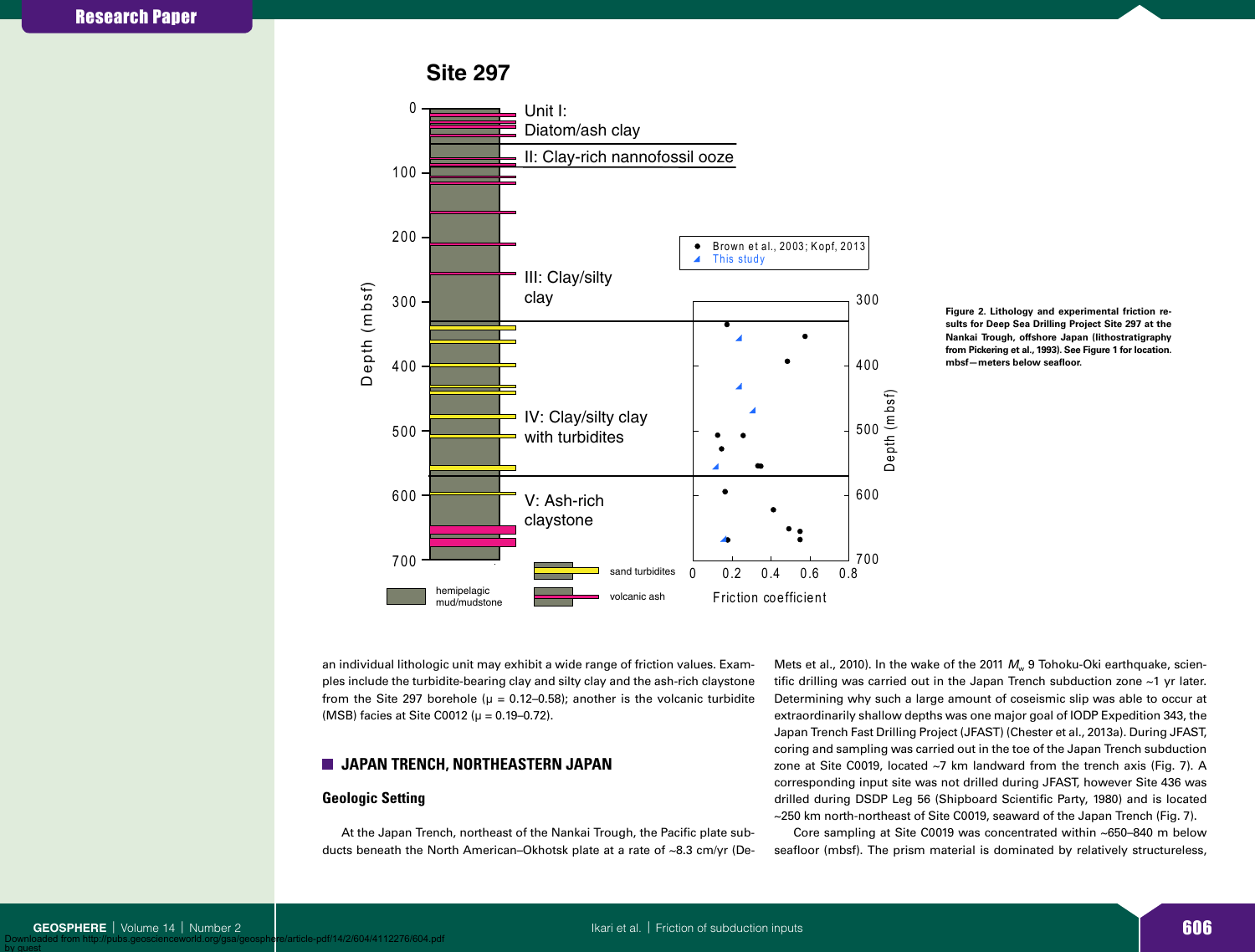

**Figure 3. Lithology and experimental friction results for Ocean Drilling Program Site 1177 at the Nankai Trough, offshore Japan (lithostratigraphy from Shipboard Scientific Party, 2001a). See Figure 1 for location. mbsf—meters below seafloor; USB—upper Shikoku Basin facies; LSB—lower Shikoku Basin facies.**

indurated dark gray mudstone. At 821.5–822.5 mbsf, a zone of scaly clay with intense deformation fabric was observed, which is interpreted to be the plate boundary fault zone (but not necessarily the principal slip zone of the Tohoku-Oki earthquake) (Chester et al., 2013b). The underthrust material consists of brown siliceous mudstone overlying layered pelagic clay overlying chert. At Site 436, four major units were identified: diatomaceous silty clay and claystone (unit I, further subdivided into IA and IB based on higher induration in IB), yellowish-brown diatomaceous claystone (unit II), pelagic clay (unit III), and chert and porcellanite (unit IV) (Shipboard Scientific Party, 1980). Thus, the three lowermost units at Site 436 correlate with the underthrust section at Site C0019 (Chester et al., 2013b; Kirkpatrick et al., 2015; Moore et al., 2015). At Site C0019, there are two clay-rich layers: the pelagic clay that correlates with unit III at Site 436, and the scaly clay that defines the plate boundary fault zone. It is suggested that the scaly clay décollement at Site C0019 is derived from the pelagic clay unit; the occurrence of the brown mudstone between these units is proposed to be the result of duplexing during subduction (Kirkpatrick et al., 2015).

## **Friction of Japan Trench Inputs**

Limited friction data are available for samples from the input Site 436. Sawai et al. (2014) conducted rotary experiments at 0.7 and 2 MPa normal stress on two disaggregated samples: one from the unit II siliceous mudstone, and one from the unit III pelagic clay. They employed slip rates of 250  $\mu$ m/s to 1.3 m/s, of which we use for comparison the data from their slowest tests, which have not experienced additional weakening due to dynamic effects at high experimental slip velocities (e.g., Di Toro et al., 2011). For this study, we conducted rotary shear tests on four samples representing each unit at Site 436, which follow the methodology described by Brown et al. (2003) and Kopf (2013). This data set is supplemented by a downhole profile of friction measurements using samples from the JFAST borehole Site C0019, which is in the prism landward of the deformation front. Residual friction coefficients for both intact and disaggregated Site C0019 samples were measured in a single-direct shear apparatus under in situ effective stresses (5–7 MPa) and at a shearing rate of 10 µm/s (Ikari, 2015; Ikari et al., 2015).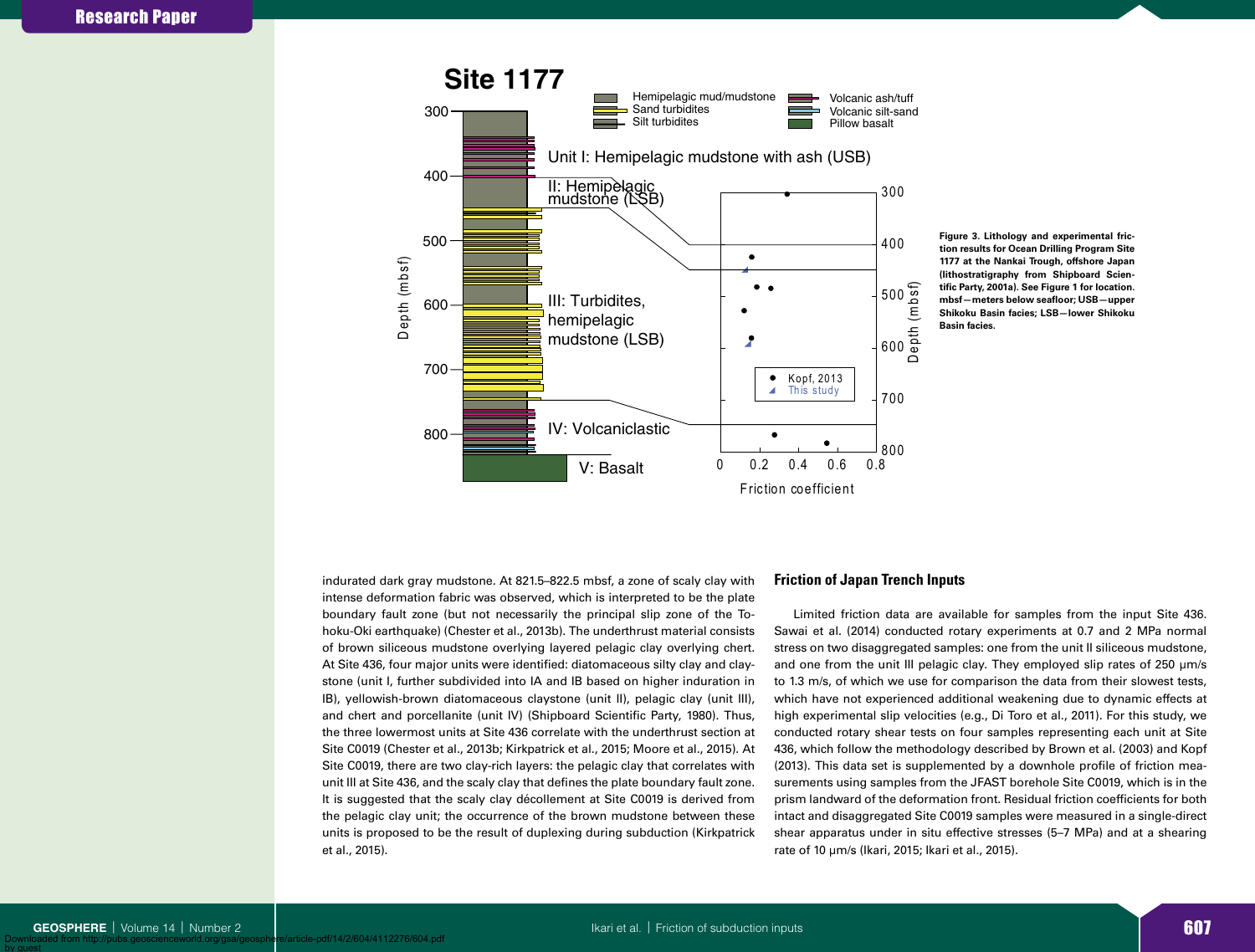

**Figure 4. Lithology and experimental friction results for Ocean Drilling Program Site 1173 at the Nankai Trough, offshore Japan (lithostratigraphy from Shipboard Scientific Party, 2001b). See Figure 1 for location. mbsf—meters below seafloor. USB—upper Shikoku Basin facies; LSB—lower Shikoku Basin facies.**

At Site 436, residual friction coefficients exhibit a large decrease with depth, from  $\mu$  = 0.65 in the unit IA diatomaceous silty clay to as low as  $\mu$  = 0.09 in the unit III pelagic clay (Fig. 8; Table 2). We note that although the lowermost chert unit was not tested in friction experiments, shipboard measurements of unconfined compressive strength for intact Site C0019 core samples show that the chert is about an order-of-magnitude stronger than all other sediments (Chester et al., 2013a). Sawai et al. (2014) found a very large friction contrast between the pelagic clay ( $\mu$  = 0.09) and the overlying brown siliceous mudstone ( $\mu$  = 0.52). The rotary shear data from our study also show that the pelagic clay is weaker, but the contrast is somewhat smaller (pelagic clay  $\mu$  = 0.16, mudstone  $\mu = 0.38$ ). For samples from the JFAST borehole at Site C0019, Ikari et al. (2015) showed that the friction coefficient of the underthrust brown mudstone exhibits a wide range from  $\mu = 0.26$  to  $\mu = 0.54$ , consistent with the values reported by both Sawai et al. (2014) and this study (Fig. 8; Table 2). Very low friction coefficient values ( $\mu$  = 0.16–0.26) are reported for the fault zone and pelagic clay layer from Site C0019 (Ikari et al., 2015), also consistent with the weakness of the pelagic clay at Site 436. Comparison of residual friction values between intact and remolded Site C0019 samples revealed little difference.

# **MIDDLE AMERICA TRENCH, COSTA RICA**

### **Geologic Setting**

At the Middle America Trench offshore Costa Rica, the Cocos plate subducts beneath the Caribbean plate at a rate of ~8.8 cm/yr (DeMets et al., 2010) (Fig. 9). In this region, two types of oceanic crust are subducting, originating from the East Pacific Rise to the north and from the Cocos-Nazca spreading center to the south (Fig. 9). The boundary between these two types of crust is an ancient fracture zone, which intersects the Middle America Trench at about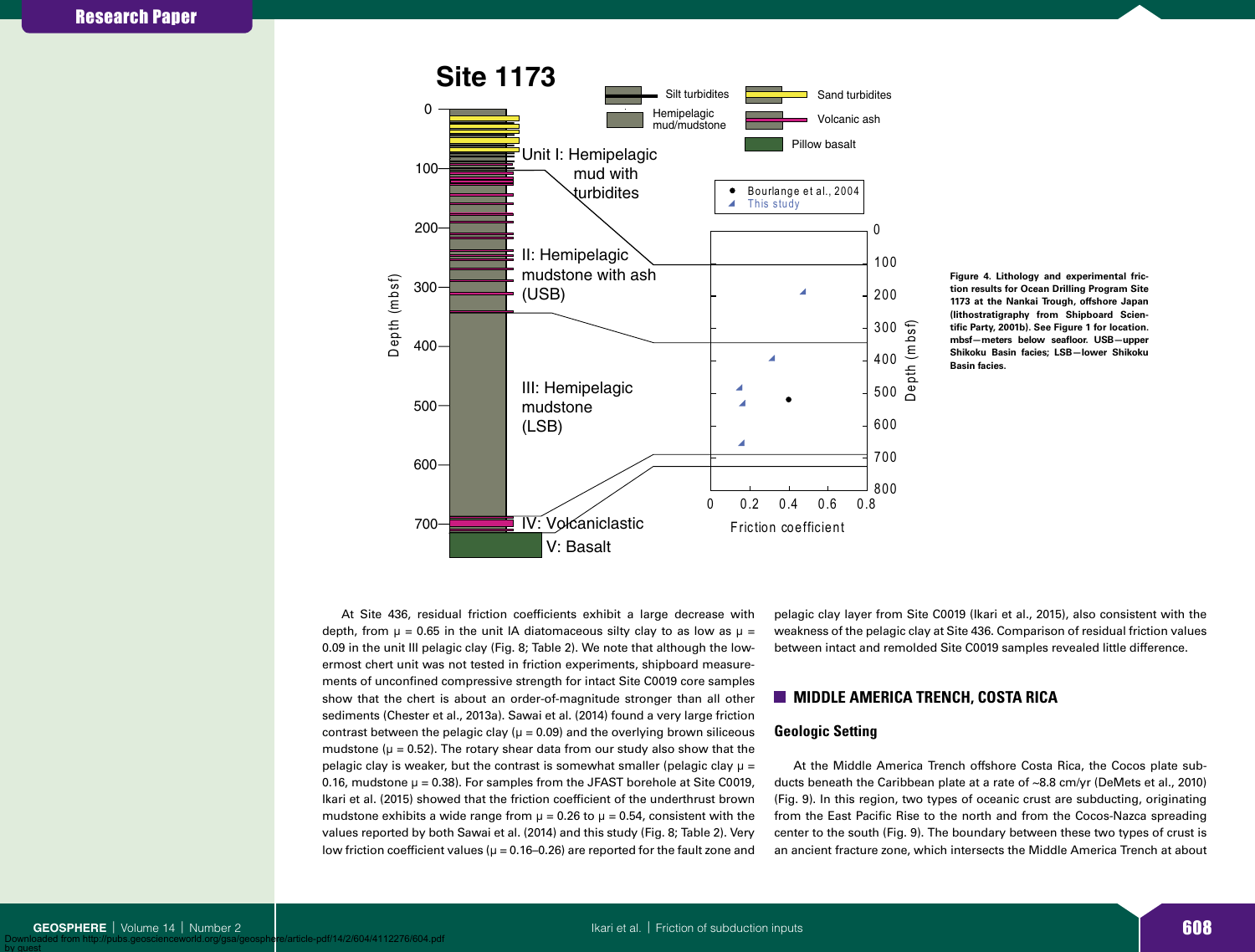

**Figure 5. Lithology and experimental friction results for Integrated Ocean Drilling Program Site C0011 at the Nankai Trough, offshore Japan (lithostratigraphy from Henry et al., 2012). See Figure 1 for location. mbsf—meters below seafloor; USB—upper Shikoku Basin facies; MSB—middle Shikoku Basin facies; LSB—lower Shikoku Basin facies.**

the same latitude as the southern tip of Nicoya Peninsula, Costa Rica (Hey, 1977; Barckhausen et al., 2001). There is a marked difference between the two types of crust; the East Pacific Rise crust (near-surface heat flow ≤~40 mW/ m2 ) is much cooler than the Cocos-Nazca spreading center crust (≥~110 mW/ m2 ) (Fisher et al., 2003; Harris et al., 2010a, 2010b). The East Pacific Rise crust is also bathymetrically smooth compared to the Cocos-Nazca spreading center

crust, on which several 1–2.5-km-high seamounts and the 3-km-high Cocos Ridge are subducting (Hey, 1977; Ranero and von Huene, 2000; von Huene et al., 2000). These differences in topography have a major effect on sediment thicknesses and the lithology that is exposed at the seafloor (Spinelli and Underwood, 2004). The Middle America Trench is considered to be undergoing active subduction erosion at a large scale (Meschede et al., 1999; Ranero and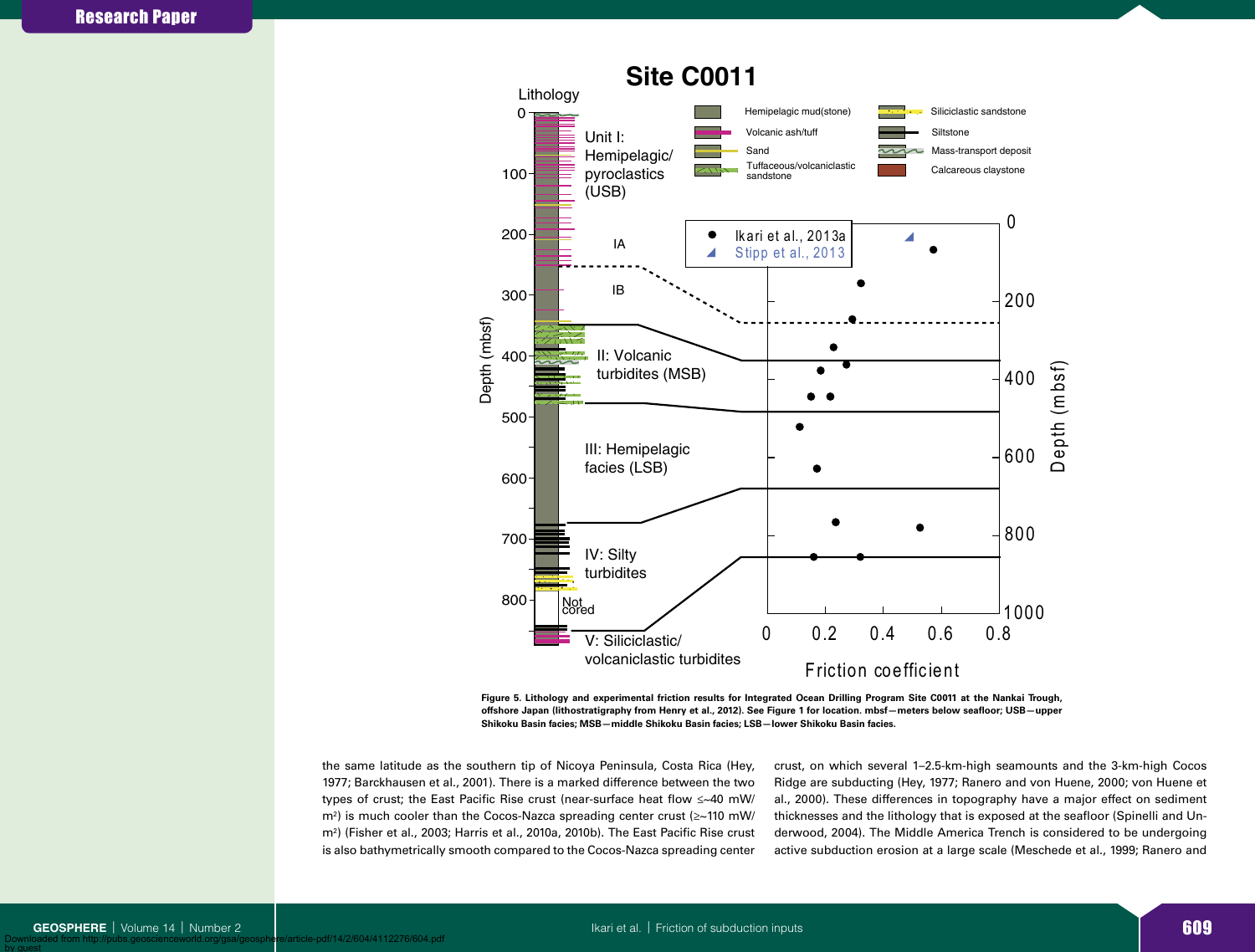

**Figure 6. Lithology and experimental friction results for Integrated Ocean Drilling Program Site C0012 at the Nankai Trough, offshore Japan (lithostratigraphy from Henry et al., 2012). See Figure 1 for location. mbsf—meters below seafloor; USB—upper Shikoku Basin facies; MSB—middle Shikoku Basin facies; LSB—lower Shikoku Basin facies.**

von Huene, 2000; Vannucchi et al., 2003). Nearly the entire sediment column appears to be subducting, although seismic reflection studies show evidence of a small (<10 km wide) accretionary prism near the trench with duplexing and out-of-sequence thrusting (Shipley et al., 1992; Hinz et al., 1996). The Costa Rica subduction zone has recently hosted large earthquakes of  $M_w$  7+ (Protti et al., 1995; Husen et al., 2002; Bilek, 2007; Yue et al., 2013).

Scientific drilling at the Costa Rica margin during ODP Leg 170 (Kimura et al., 1997) and Leg 205 (Morris et al., 2003) was carried out offshore Nicoya Peninsula. In this study, we focus on two input sites drilled on the Cocos plate <2 km seaward of the deformation front: Sites 1039 (Leg 170) and 1253 (Leg 205). Site 1039, in particular, revealed ~180 m of hemipelagic siliceous ooze and claystone overlying ~220 m of siliceous ooze, calcareous ooze, and nannofossil chalk. The chalk layer was also cored and sampled at nearby Site 1253. More recent drilling has been initiated as the Costa Rica Seismogenesis Project (CRISP) during IODP Expeditions 334 (Vannucchi et al., 2012) and 344 (Harris et al., 2013b) offshore Osa Peninsula to the southeast. Two input sites have been drilled in this location: Site U1381 during Expedition 334, and Site U1414 during Expedition 344, both located ~5 km from the deformation front. Both sites show an upper layer of clay and silty clay overlying siliceous and calcareous oozes, lithologically similar to the Nicoya sites.

# **Friction of Costa Rica Inputs**

All Costa Rica friction data for this study were obtained in rotary shear using disaggregated samples. For the input Site 1039 offshore Nicoya Peninsula, friction data were reported by Kopf (2013) for (effective) normal stresses of 4–15 MPa and slip rates of 0.01–100 µm/s. Namiki et al. (2014) sheared samples from the Osa Peninsula input Site U1381 at 5 MPa normal stress and slip rates of 2.8–280 µm/s. Studies by Ikari et al. (2013b) for Sites 1039 and 1253 and by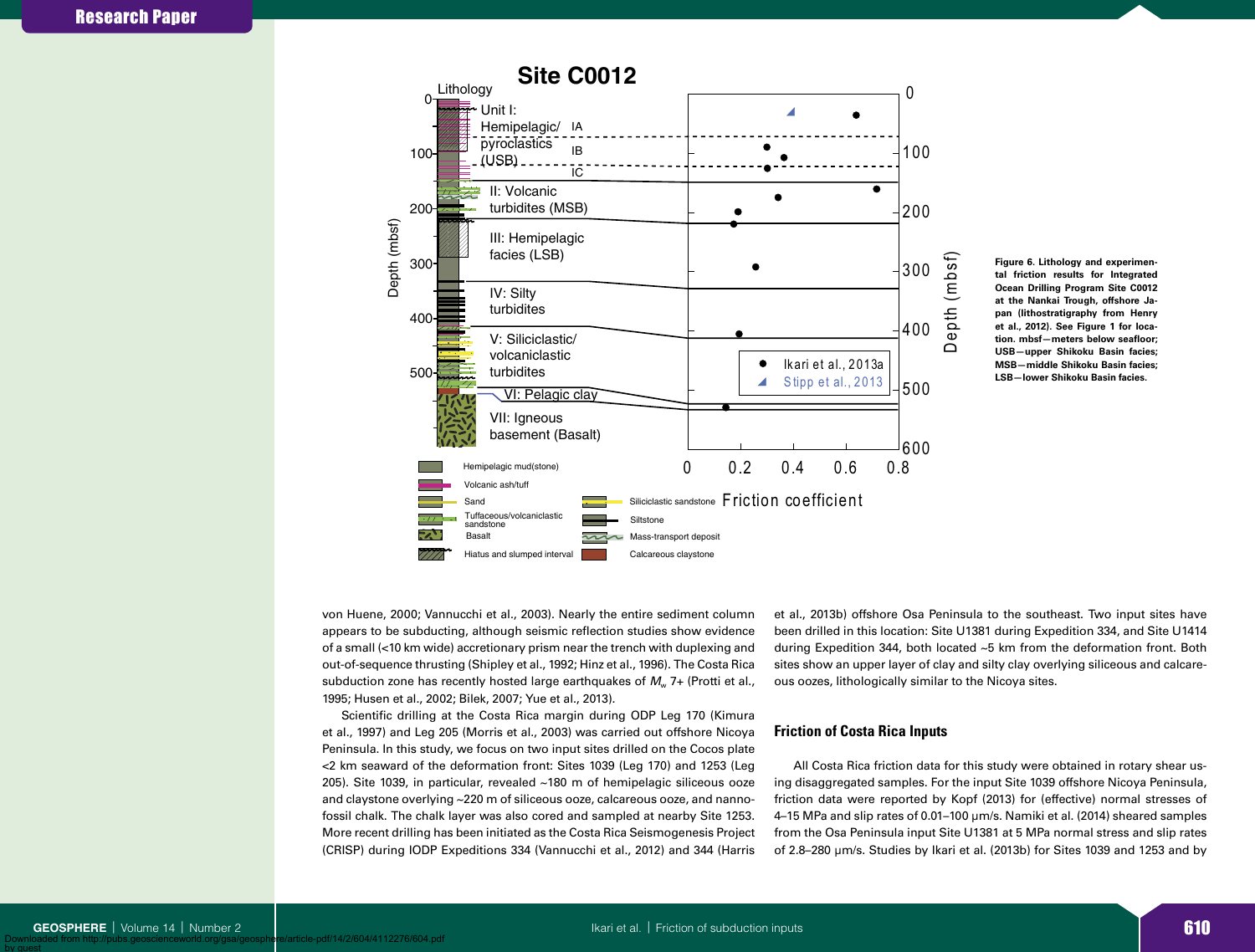| Leg/<br>Expedition | Site         | Core<br>sample   | Depth<br>(mbsf) | (Effective)<br>normal<br>stress<br>(MPa) | Slip velocity<br>(mm/s) | Friction<br>coefficient | Friction<br>reference | Core sample*             | Depth<br>$(mbsf)^*$      | Total<br>clay<br>(% ) | Smectite<br>(in bulk<br>sediment)<br>(%) | <b>XRD</b><br>reference    |
|--------------------|--------------|------------------|-----------------|------------------------------------------|-------------------------|-------------------------|-----------------------|--------------------------|--------------------------|-----------------------|------------------------------------------|----------------------------|
|                    |              |                  |                 |                                          |                         |                         |                       |                          |                          |                       |                                          |                            |
| DSDP 31            | 297          | $15 - 2$         | 336.1           | 0.8, 1.6                                 | 1.5.7.4                 | 0.17                    | 1, 2                  |                          |                          | 74                    | 19                                       | 3                          |
| DSDP 31            | 297          | $16 - 2$         | 354.6           | 0.6                                      | 1.5                     | 0.58                    | 1, 2                  | ÷                        | $\overline{\phantom{0}}$ | 28                    | 5                                        | 3                          |
| DSDP 31            | 297          | $16-3$           | 356.3           | 0.6                                      | 1.5, 7.4                | 0.24                    | 4                     |                          |                          | 21                    | 5                                        | 3                          |
| DSDP 31            | 297          | $17-2$           | 393.1           | 0.7                                      | 1.5, 7.4                | 0.49                    | 1, 2                  |                          |                          | 40                    | 17                                       | 3                          |
| DSDP 31            | 297          | $18-2$           | 430.9           | 0.8, 1.6                                 | 1.5, 7.4                | 0.24                    | 4                     |                          |                          | 63                    | 12                                       |                            |
| DSDP 31            | 297          | $19-1$           | 467.9           | 0.8, 1.2                                 | $0.3 - 7.4$             | 0.31                    | 4                     | $\overline{\phantom{0}}$ | L.                       | 64                    | 19                                       |                            |
| DSDP 31            | 297          | $20 - 2$         | 506.8           | $0.8 - 2.4$                              | 1.5, 7.4                | 0.13                    | 1, 2                  |                          |                          | 89                    | 87                                       | 3<br>3<br>3<br>3           |
| DSDP 31            | 297          | $20 - 2$         | 507.1           | $0.8 - 1.6$                              | 1.5, 7.4                | 0.26                    | 1, 2                  |                          |                          | 64                    | 36                                       |                            |
| DSDP 31            | 297          | $21-3$           | 527.8           | $0.8 - 2.4$                              | 1.5, 7.4                | 0.15                    | 1, 2                  |                          | L,                       | 79                    | 35                                       | 3                          |
| DSDP 31            | 297          | $22 - 2$         | 554.2           | 0.8, 1.1                                 | 1.5, 7.4                | 0.33                    | 1, 2                  |                          |                          | 51                    | 11                                       | 3                          |
| DSDP 31            | 297          | $22 - 2$         | 554.4           | $0.8 - 2.2$                              | 1.5, 7.4                | 0.12                    | 4                     |                          |                          |                       |                                          |                            |
| DSDP 31            | 297          | $22 - 2$         | 554.6           | 0.8.10                                   | 1.5.7.4                 | 0.35                    | 1, 2                  |                          |                          | 44                    | 30                                       |                            |
| DSDP 31            | 297          | $23-3$           | 594.0           | $1.2 - 2.2$                              | 1.5                     | 0.17                    | $\frac{1}{1}$ , 2     |                          | -                        | 74                    | 49                                       | 3<br>3<br>3                |
| DSDP 31            | 297          | $24 - 3$         | 621.7           | 0.8                                      | 1.5                     | 0.41                    |                       |                          |                          | 63                    | 38                                       |                            |
| DSDP 31            | 297          | $25 - 3$         | 651.2           | 0.8                                      | 1.5                     | 0.49                    | 1, 2                  |                          |                          | 78                    | 50                                       | 3                          |
| DSDP 31            | 297          | $25 - 6$         | 655.2           | 0.7                                      | 1.5                     | 0.55                    | 1, 2                  |                          |                          | 72                    | 51                                       |                            |
| DSDP 31            | 297          | $26 - 1$         | 666.1           | $0.8 - 2.2$                              | 1.5, 7.4                | 0.16                    | 4                     |                          | 666.3                    | 81                    | 53                                       | 3<br>3                     |
| DSDP 31            | 297          | $26 - 2$         | 668.0           | 0.6                                      | 1.5, 7.4                | 0.55                    | 1, 2                  | $\overline{\phantom{0}}$ | -                        | 89                    | 88                                       | 3                          |
| DSDP 31            | 297          | $26 - 2$         | 668.6           | $1.6 - 2.3$                              | 1.5                     | 0.18                    | 1, 2                  | Ē,                       | $\overline{\phantom{m}}$ | 87                    | 83                                       | 3                          |
| <b>ODP 190</b>     | 1177         | 1 <sub>R2</sub>  | 302.6           | 0.9                                      | 1.5, 7.4                | 0.34                    | 1                     |                          | L                        | 50                    | 16                                       | 5, 6                       |
| <b>ODP 190</b>     | 1177         | 13R-CC           | 424.5           | 0.7                                      | $1.5 - 37$              | 0.16                    | 1                     | L,                       | 424.8                    | 56                    | 24                                       | 5,6                        |
| <b>ODP 190</b>     | 1177         | 16R3             | 448.2           | 0.9                                      | 1.5, 7.4                | 0.13                    | 4                     |                          |                          | 55                    | 19                                       | 5, 6                       |
| <b>ODP 190</b>     | 1177         | 19R-CC           | 482.2           | 0.9                                      | 1.5, 7.4                | 0.19                    | 1                     | 19 <sub>R7</sub>         | 482                      | 54                    | 17                                       | 5, 6                       |
| <b>ODP 190</b>     | 1177         | 20R-CC           | 485.0           | 0.9                                      | 1.5, 7.4                | 0.26                    |                       | 20R1, 20R2               | 483, 484.5               | 49                    | 14                                       | 5,6                        |
| <b>ODP 190</b>     | 1177         | 24R5             | 527.7           | 1.1                                      | 1.5.7.4                 | 0.12                    |                       |                          |                          | 57                    | 26                                       | 5,6                        |
| <b>ODP 190</b>     | 1177         | 30R2             | 580.4           | 1.0                                      | $0.3 - 7.4$             | 0.16                    | 1                     |                          |                          | 60                    | 39                                       | 5,6                        |
| <b>ODP 190</b>     |              | 31R-CC           | 591.2           | 0.7, 1.0                                 | $0.3 - 7.4$             | 0.15                    | 4                     |                          |                          | 61                    | 43                                       | 5,6                        |
| <b>ODP 190</b>     | 1177<br>1177 | 49R5             | 767.8           |                                          |                         | 0.28                    | 1                     |                          | 768.0                    | 63                    | 41                                       |                            |
|                    |              |                  |                 | 0.7                                      | 1.5, 7.4                |                         | 1                     | L,                       |                          |                       | 42                                       | 5,6                        |
| <b>ODP 190</b>     | 1177         | 51R2             | 783.3           | 0.6                                      | 1.5, 7.4                | 0.55                    |                       |                          | 782.3, 782.4             | 61                    |                                          | 5, 6                       |
| <b>ODP 190</b>     | 1173         | 20H5             | 185.4           | 0.7, 1.0                                 | $0.3 - 7.4$             | 0.48                    | 4                     | 20H4                     | 184.0                    | 39                    | 14                                       | 7,6                        |
| <b>ODP 190</b>     | 1173         | 42X2             | 391.2           | 1.0                                      | $0.3 - 7.4$             | 0.32                    | 4                     | -                        | 392                      | 58                    | 28                                       | 7, 6                       |
| <b>ODP 190</b>     | 1173         | 51X5             | 481.3           | 1.0                                      | $0.3 - 7.4$             | 0.15                    | 4                     | $\overline{a}$           | 481.5                    | 52                    | 30                                       | 7, 6                       |
| <b>ODP 190</b>     | 1173         | 55X5             | 520.0           | $3.1 - 3.3$                              |                         | 0.40                    | 8                     |                          | 520.4                    | 60                    | 21                                       | 7, 6                       |
| <b>ODP 190</b>     | 1173         | 56X5             | 529.6           | 0.9                                      | 0.3, 1.5                | 0.17                    | 4                     | 56X4                     | 528                      | 57                    | 20                                       | 7, 6                       |
| <b>ODP 190</b>     | 1173         | 69X4             | 652.9           | 1.0                                      | $0.3 - 7.4$             | 0.16                    | 4                     | $\qquad \qquad -$        | 653.2                    | 61                    | 25                                       | 7, 6                       |
| <b>IODP 333</b>    | C0011        | 2H2              | 33.1            | $0.4 - 1$ (Pc)                           | 1.7-150 (axial)         | 0.49                    | $\overline{9}$        | $\overline{\phantom{0}}$ | $\overline{\phantom{0}}$ | 62                    |                                          | 10                         |
| <b>IODP 333</b>    | C0011        | 6H <sub>3</sub>  | 67.9            | 0.5                                      | 10                      | 0.58                    | 11                    | $\overline{\phantom{0}}$ |                          | 51                    |                                          | 10                         |
| <b>IODP 333</b>    | C0011        | 17H <sub>5</sub> | 154.6           | 0.9                                      | 10                      | 0.33                    | 11                    | 17H6                     | 155.0                    | 67                    |                                          | 10                         |
| <b>IODP 333</b>    | C0011        | 32X6             | 246.4           | 1.4                                      | 10                      | 0.30                    | 11                    | $\overline{\phantom{0}}$ | 246.0                    | 64                    |                                          | 10                         |
| <b>IODP 333</b>    | C0011        | 41X7             | 318.7           | 1.9                                      | 10                      | 0.23                    | 11                    | $\overline{\phantom{0}}$ |                          | 70                    |                                          | 10                         |
| <b>IODP 322</b>    | C0011        | 3R <sub>5</sub>  | 363.2           | 2.2                                      | 10                      | 0.28                    | 11                    |                          | $\overline{\phantom{0}}$ | 72                    | 43                                       | 12                         |
| <b>IODP 333</b>    | C0011        | 52X3             | 378.5           | 2.3                                      | 10                      | 0.19                    | 11                    |                          |                          | 71                    |                                          | 10                         |
| <b>IODP 322</b>    | C0011        | 12R3             | 444.5           | 2.9                                      | 10                      | 0.22                    | 11                    |                          |                          | 68                    | 44                                       |                            |
| <b>IODP 322</b>    | C0011        | 12R3             | 444.5           | 5.0                                      | 10                      | 0.15                    | 11                    |                          | $\overline{\phantom{0}}$ | 68                    | 44                                       |                            |
| <b>IODP 322</b>    | C0011        | 23R3             | 522.8           | 4.9                                      | 10                      | 0.11                    | 11                    | $\overline{\phantom{0}}$ |                          | 67                    | 41                                       |                            |
| <b>IODP 322</b>    | C0011        | 35R5             | 629.6           | 4.8                                      | 10                      | 0.17                    | 11                    |                          | 629.5                    | 69                    | 44                                       |                            |
| <b>IODP 322</b>    | C0011        | 53R1             | 767.4           | 5.0                                      | 10                      | 0.24                    | 11                    | 53R2                     | 767.3                    | 71                    | 53                                       | 12<br>12<br>12<br>12<br>12 |
| <b>IODP 322</b>    | C0011        | 55R3             | 780.9           | 5.1                                      | 10                      | 0.53                    | 11                    | -                        |                          | 30                    | 29                                       | 12                         |
| <b>IODP 322</b>    | C0011        | 58R1             | 856.2           | 5.1                                      | 10                      | 0.32                    | 11                    | $\overline{\phantom{0}}$ | $\overline{\phantom{0}}$ | 35                    | 20                                       | 4                          |
| <b>IODP 322</b>    | C0011        | 58R1             | 856.2           | 5.3                                      | 10                      | 0.16                    | 11                    | $=$                      | $=$                      | 35                    | 20                                       | $\overline{4}$             |
| <b>IODP 333</b>    | C0012        | 4H <sub>5</sub>  | 28.9            | $0.4 - 1$ (Pc)                           | $1.7 - 150$ (axial)     | 0.39                    | 9                     | -                        |                          | 35                    | $\overline{c}$                           | $\overline{13}$            |
| <b>IODP 333</b>    | C0012        | 5H <sub>2</sub>  | 35.7            | 0.2                                      | 10                      | 0.64                    | 11                    | $\overline{\phantom{0}}$ | 35.7                     | 66                    |                                          | 14                         |
| <b>IODP 322</b>    | C0012        | 5R3              | 90.4            | 0.5                                      | 10                      | 0.30                    | 11                    | L,                       | 90.3                     | 62                    | 29                                       | 12                         |
| <b>IODP 333</b>    | C0012        | 13H <sub>5</sub> | 107.4           | 0.6                                      | 10                      | 0.36                    | 11                    | $\overline{\phantom{0}}$ | 106.3                    | 66                    |                                          | 14                         |
| <b>IODP 322</b>    |              |                  |                 |                                          | 10                      | 0.30                    | 11                    |                          |                          | 62                    | 34                                       | 12                         |
|                    | C0012        | 9R6              | 125.9           | 0.6                                      |                         |                         |                       |                          |                          |                       |                                          |                            |

TABLE 1. FRICTION AND MINERAL ASSEMBLAGE DATA FOR NANKAI TROUGH DRILL SITES, OFFSHORE JAPAN

(*continued*)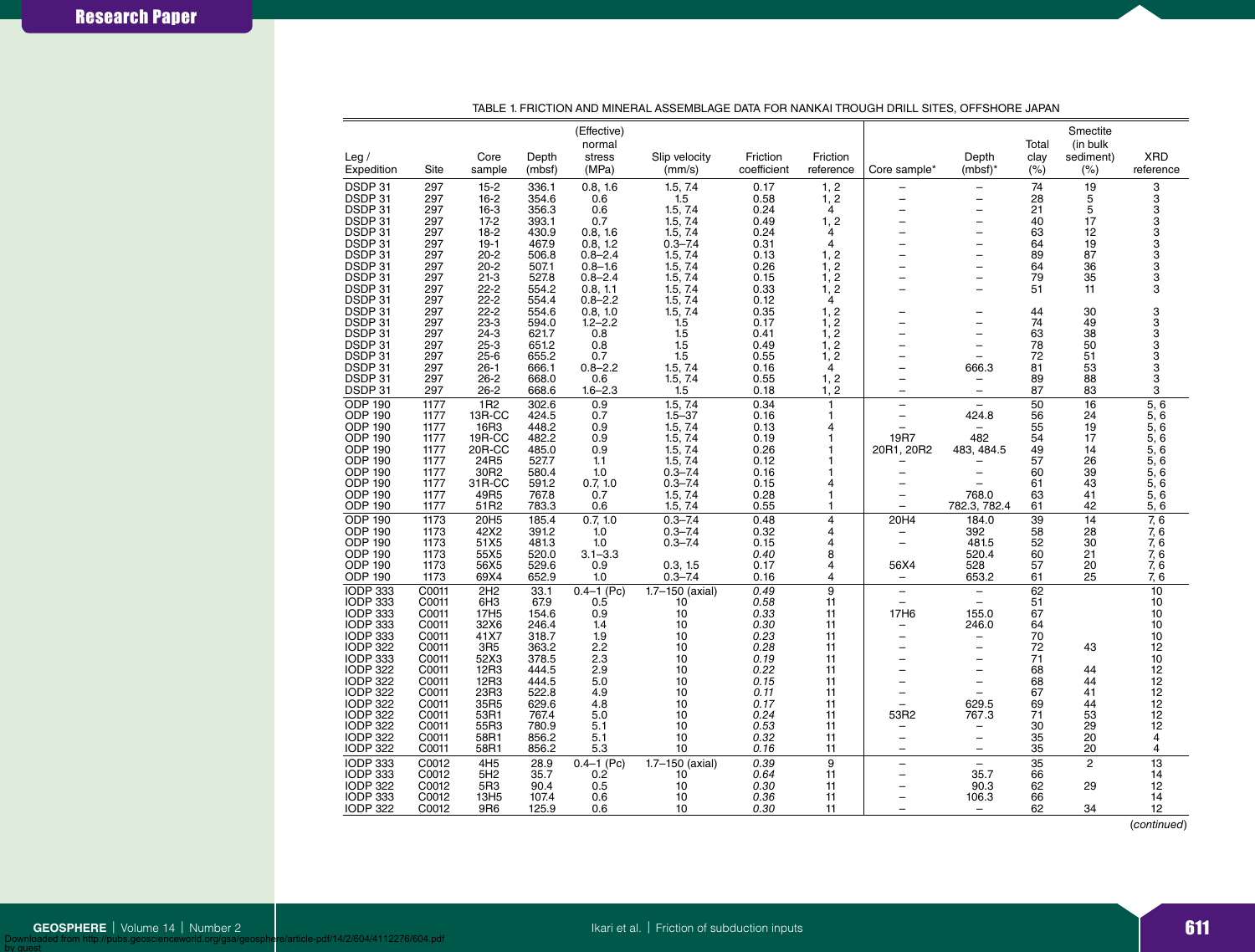#### TABLE 1. FRICTION AND MINERAL ASSEMBLAGE DATA FOR NANKAI TROUGH DRILL SITES, OFFSHORE JAPAN (*continued*)

| Leg $\prime$                                          |                         | Core                 | Depth                   | (Effective)<br>normal<br>stress | Slip velocity  | Friction             | Friction  |              | Depth                             | Total<br>clay  | Smectite<br>(in bulk)<br>sediment) | <b>XRD</b>     |
|-------------------------------------------------------|-------------------------|----------------------|-------------------------|---------------------------------|----------------|----------------------|-----------|--------------|-----------------------------------|----------------|------------------------------------|----------------|
| Expedition                                            | Site                    | sample               | (mbsf)                  | (MPa)                           | (mm/s)         | coefficient          | reference | Core sample* | $(mbf)^*$                         | (% )           | (%)                                | reference      |
| <b>IODP 322</b><br><b>IODP 333</b>                    | C0012<br>C0012          | 13R3<br>12H3         | 161.0<br>175.1          | 0.9<br>1.0                      | 10<br>10       | 0.72<br>0.34         |           | _            | $\overline{\phantom{0}}$<br>174.6 | 43<br>64       | 39                                 | 12<br>14       |
| <b>IODP 322</b><br><b>IODP 322</b><br><b>IODP 322</b> | C0012<br>C0012<br>C0012 | 17R4<br>19R4<br>27R3 | 199.2<br>220.0<br>292.6 | 1.2<br>5.3<br>2.0               | 10<br>10<br>10 | 0.19<br>0.17<br>0.26 |           | -            | -                                 | 69<br>74<br>74 | 51<br>47<br>61                     | 12<br>12<br>12 |
| <b>IODP 322</b><br><b>IODP 322</b>                    | C0012<br>C0012          | 39R1<br>52R3         | 405.8<br>530.0          | 2.9<br>5.0                      | 10<br>10       | 0.19<br>0.15         |           |              | -<br>-                            | 72<br>47       | 47                                 | 12             |

*Note:* See Figure 1 for drill site locations. Pc—confining pressure. Friction coefficient value in italics indicates an intact sample. A dash means the sample number or depth for the XRD measurement is the same as the friction measurement. Blank cells mean no data. DSDP—Deep Sea Drilling Project; ODP—Ocean Drilling Program; IODP— Integrated Ocean Drilling Program; mbsf—meters below seafloor; XRD—X-ray diffraction.

\*If >10 cm away from friction sample. A dash with a depth means the sample number is the same but the depth is different (because each sample has a depth range). References cited: 1—Kopf, 2013; 2—Brown et al., 2003; 3—Underwood et al., 2003; 4—This study; 5—Shipboard Scientific Party, 2001b; 6—Steurer and Underwood, 2005; 7—Shipboard Scientific Party, 2001a; 8—Bourlange et al., 2004; 9—Stipp et al., 2013; 10—Expedition 333 Scientists, 2012a; 11—Ikari et al., 2013a; 12—Underwood and Guo, 2013; 13—Schumann et al., 2014; 14—Expedition 333 Scientists, 2012b.



**Figure 7. Map of the Japan Trench area showing drilling locations of Deep Sea Drilling Project Site 436 and Integrated Ocean Drilling Program Site C0019 (modified from Arthur and Adelseck, 1980; Kimura et al., 2008).**

Kurzawski et al. (2016) for Site U1414 included a testing program that explored high pressures and temperatures, however for comparison we use their data obtained under room temperature and 15–30 MPa.

For the Nicoya input sites, the Site 1039 unit U1B diatom ooze with ash exhibits slightly lower friction coefficient values ( $\mu$  = 0.28–0.34) compared to the underlying siliceous and calcareous oozes ( $\mu$  = 0.40; Kopf, 2013) (Fig. 10; Table 3). The nannofossil chalk unit from Site 1253, which correlates with the base of Site 1039, was found to be very strong ( $\mu$  = 0.88; Ikari et al., 2013b). A similar pattern of friction coefficient is observed in the CRISP sites offshore Osa Peninsula (Fig. 11; Table 3). Namiki et al. (2014) found that the Site U1381 unit I composed of clay and silty clay is significantly weaker ( $\mu = 0.13{\text -}0.16$ ) compared to the underlying siliceous and calcareous oozes ( $\mu = 0.63-0.77$ ). Kurzawski et al. (2016) reported the friction coefficient of the clay and silty clay of unit I at Site U1414 to be  $\mu$  = 0.56; this is significantly lower than that of the calcareous nannofossil ooze of unit IIB ( $\mu$  = 0.84) but higher than Namiki et al.'s (2014) values for the corresponding unit, although still lower than their values for the ooze. However, the high friction of the calcareous nannofossil ooze in the Osa Peninsula inputs matches that of the nannofossil chalk offshore Nicoya Peninsula.

# **IMPLICATIONS FOR SUBDUCTION ZONE PROCESSES**

## **Lithology and Mineral Assemblage as a Control on Frictional Behavior**

The shear strength of geologic materials has long been measured in laboratory deformation experiments. Many common rocks and minerals were found to have friction coefficients  $\mu$  of 0.6–0.85; the strengths of quartz and calcite lie in this range (Byerlee, 1978). However, Byerlee also recognized that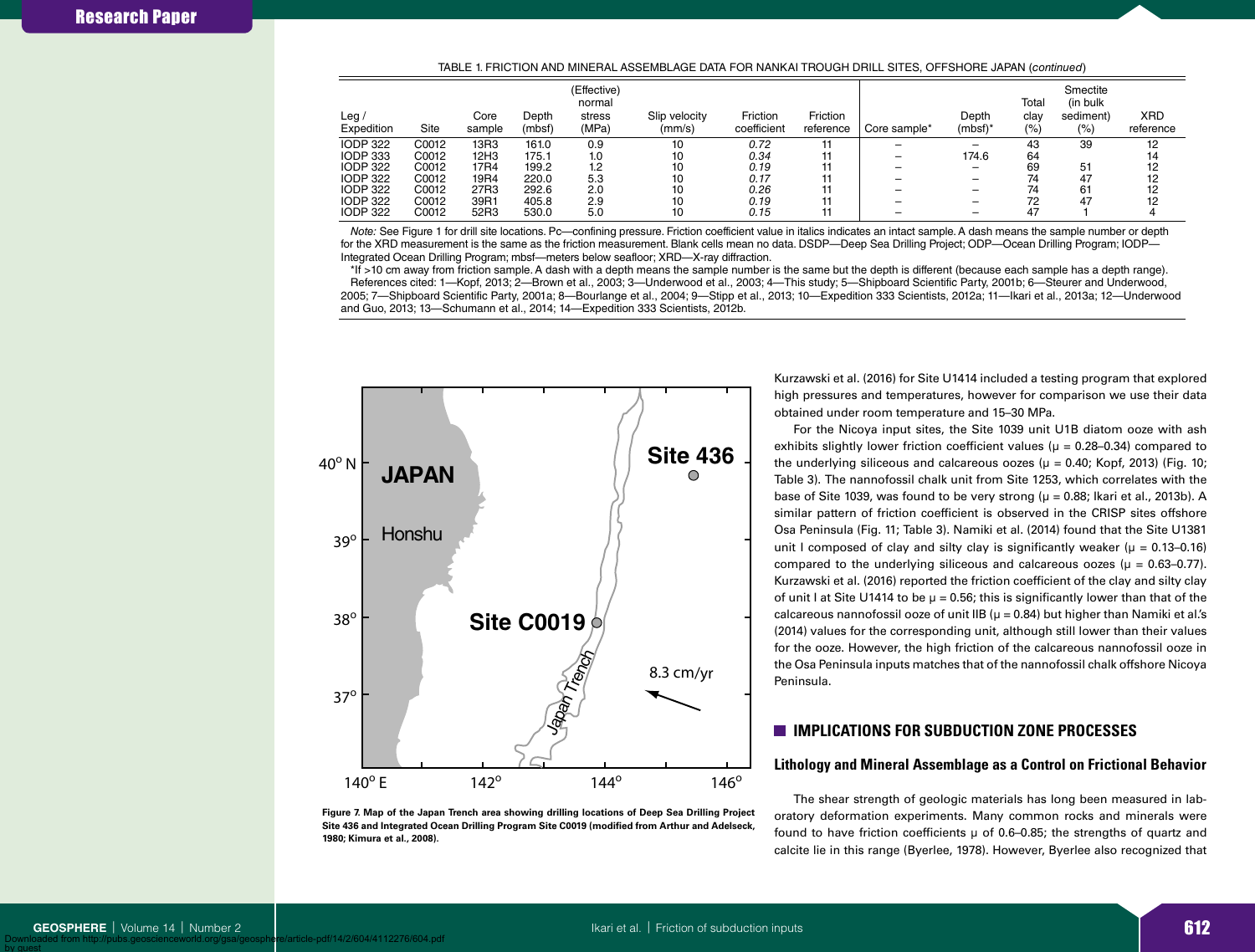



clay minerals deviate from this range and may be significantly weaker. How much weaker depends on the mineral species, and specifically smectite was identified as the weakest material. Subsequent work has confirmed the extraordinary weakness of smectite, which may exhibit  $\mu$  < 0.1 in the presence of water (Lupini et al., 1981; Logan and Rauenzahn, 1987; Ikari et al., 2007; Moore and Lockner, 2007). Other common clay minerals (illite, chlorite, kaolinite) are not as weak as smectite but weaker than common framework minerals, with µ generally ranging between 0.2 and 0.4 (Morrow et al., 1992, 2000; Brown et al., 2003; Crawford et al., 2008; Ikari et al., 2009). In deep-sea sediments approaching subduction zones, certain minerals are especially relevant due to their abundance: smectite, illite, silica (quartz, volcanic ash, opal), and calcite (e.g., Rea and Ruff, 1996; Underwood, 2007).

We report mineral assemblages for our samples from X-ray diffraction (XRD) analyses. Most of these data are previously published (see Tables 1–3), supplemented by additional measurements in this study following the methods described by Vogt et al. (2002). In most cases, XRD data are available for the same samples where friction coefficients were measured. When this was not the case, we use XRD data from neighboring core samples, usually within  $\sim$ 1 m in depth but in some cases up to 4 m away from a sample in question.

The mineral composition of sediments approaching the Nankai Trough is highly variable. For most samples, total clay content generally ranges from  $\sim$ 30 to  $\sim$ 80 wt% and smectite abundance in the bulk sediment ranges from ~10 to ~60% (Shipboard Scientific Party, 2001a, 2001b; Underwood et al., 2003; Steurer and Underwood, 2005; Expedition 333 Scientists, 2012a, 2012b; Underwood and Guo, 2013). A wide scatter in both total clay and smectite is observed for the Ashizuri sites, but it can be seen that the Kumano sites exhibit higher total clay and higher smectite contents compared to the Muroto input Site 1173. Contrary to laboratory experiments on mineral standards, a clear negative dependence of friction on either total clay content or smectite is not visible as a result of large data scatter (Fig. 12). The scatter is also observable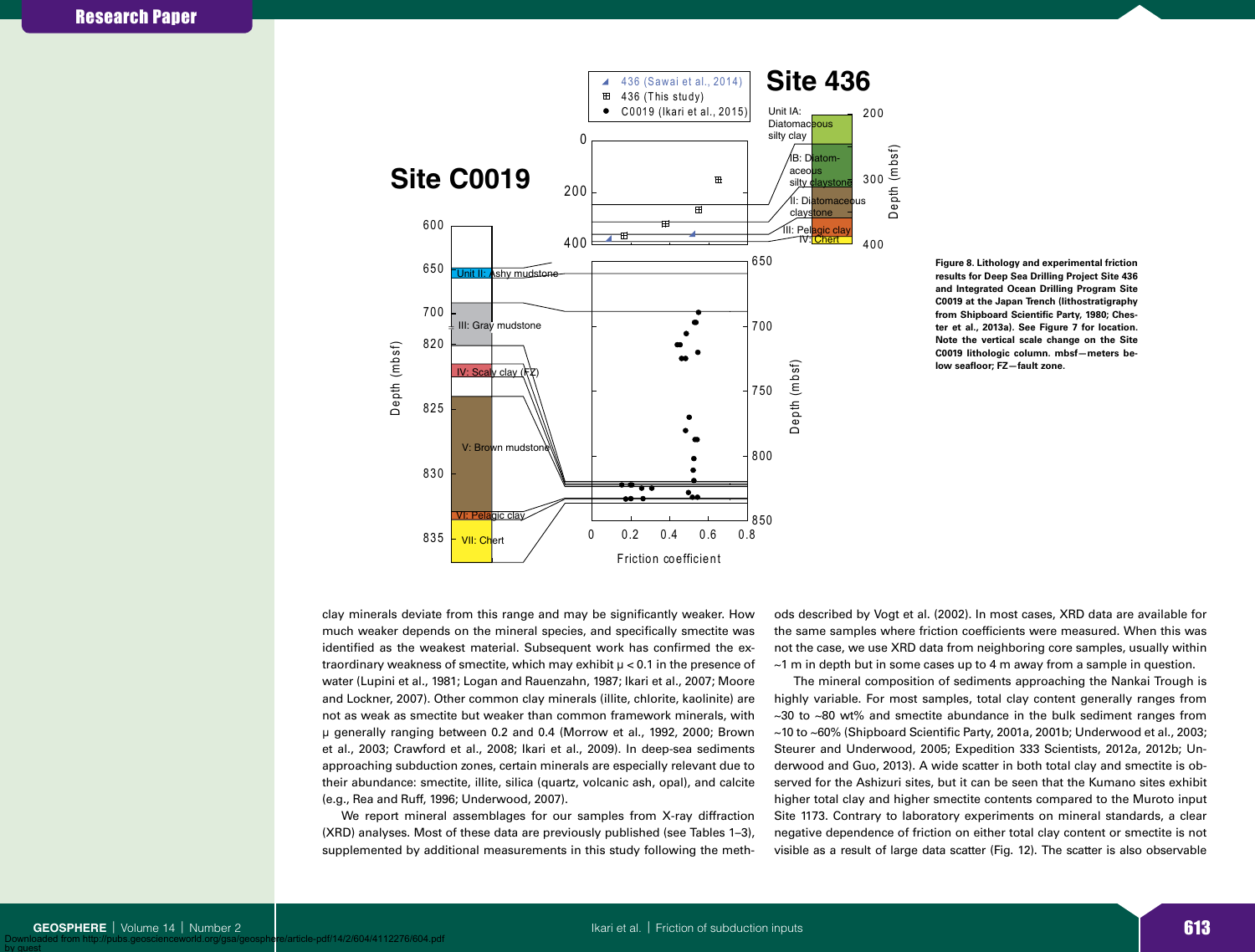|                    |       |                   | Depth  | (Effective) normal<br>stress | Slip velocity |                         |                    |                          | Depth                    | Total clay | Smectite<br>(in bulk sediment) |                      |
|--------------------|-------|-------------------|--------|------------------------------|---------------|-------------------------|--------------------|--------------------------|--------------------------|------------|--------------------------------|----------------------|
| Leg/<br>Expedition | Site  | Core<br>sample    | (mbsf) | (MPa)                        | (mm/s)        | Friction<br>coefficient | Friction reference | Core sample*             | $(mbf)^*$                | (%)        | (%)                            | XRD reference        |
| DSDP 56            | 436   | 16R7              | 150.2  | 1.0                          | 1.5, 7.5      | 0.65                    | This study         |                          |                          |            |                                |                      |
| DSDP 56            | 436   | 29R1              | 265.0  | 1.0                          | 1.5, 7.5      | 0.55                    | This study         |                          |                          |            |                                |                      |
| DSDP 56            | 436   | 34R6              | 319.7  | 1.0                          | 1.5, 7.5      | 0.38                    | This study         | 35R1                     | 322.3                    | 53         | 37                             | Kameda et al., 2015a |
| DSDP 56            | 436   | 38R6              | 358.0  | $0.7 - 2.0$                  | 250           | 0.52                    | Sawai et al., 2014 |                          | -                        | 26         | 23                             | Kameda et al., 2015a |
| DSDP 56            | 436   | 39R4              | 365.0  | 1.0                          | 1.5, 7.5      | 0.16                    | This study         | $\overline{\phantom{a}}$ | 364.7                    | 82         | 77                             | Kameda et al., 2015a |
| DSDP 56            | 436   | 40R6              | 376.8  | $0.7 - 2.0$                  | 250           | 0.09                    | Sawai et al., 2014 | $\overline{\phantom{0}}$ | 376.2                    | 85         | 65                             | Kameda et al., 2015a |
| <b>IODP 343</b>    | C0019 | 2R1               | 648.4  | 4.9                          | 10            | 0.53                    | Ikari et al., 2015 | $\qquad \qquad -$        | 648.5                    | 24         | 17                             | Kameda et al., 2015a |
| <b>IODP 343</b>    | C0019 | 4R1               | 689.4  | 5.4                          | 10            | 0.55                    | Ikari et al., 2015 |                          | 689.2                    | 19         | 9                              | Kameda et al., 2015a |
| <b>IODP 343</b>    | C0019 | 5R1               | 697.2  | 5.5                          | 10            | 0.53                    | Ikari et al., 2015 |                          | $\equiv$                 | 24         | 15                             | Kameda et al., 2015a |
| <b>IODP 343</b>    | C0019 | 5R1               | 697.2  | 5.5                          | 10            | 0.54                    | Ikari et al., 2015 |                          | $\overline{\phantom{0}}$ | 24         | 15                             | Kameda et al., 2015a |
| <b>IODP 343</b>    | C0019 | 6 <sub>R2</sub>   | 705.9  | 5.6                          | 10            | 0.49                    | Ikari et al., 2015 |                          | 705.3                    | 16         | 11                             | Kameda et al., 2015a |
| <b>IODP 343</b>    | C0019 | 7R <sub>2</sub>   | 714.4  | 5.7                          | 10            | 0.44                    | Ikari et al., 2015 |                          | 715.3                    | 30         | 20                             | Kameda et al., 2015a |
| <b>IODP 343</b>    | C0019 | 7R <sub>2</sub>   | 714.4  | 5.7                          | 10            | 0.46                    | Ikari et al., 2015 |                          | 715.3                    | 30         | 20                             | Kameda et al., 2015a |
| <b>IODP 343</b>    | C0019 | 8R2               | 720.4  | 5.8                          | 10            | 0.55                    | Ikari et al., 2015 |                          | 721.5                    | 24         | 15                             | Kameda et al., 2015a |
| <b>IODP 343</b>    | C0019 | 9R1               | 725.0  | 5.9                          | 10            | 0.46                    | Ikari et al., 2015 |                          | 724.6                    | 27         | 17                             | Kameda et al., 2015a |
| <b>IODP 343</b>    | C0019 | 9R1               | 725.0  | 5.9                          | 10            | 0.48                    | Ikari et al., 2015 |                          | 724.6                    | 27         | 17                             | Kameda et al., 2015a |
| <b>IODP 343</b>    | C0019 | 10R1              | 770.2  | 6.5                          | 10            | 0.50                    | Ikari et al., 2015 |                          | 770.6                    | 24         | 13                             | Kameda et al., 2015a |
| <b>IODP 343</b>    | C0019 | 11 <sub>RCC</sub> | 780.6  | 6.6                          | 10            | 0.48                    | Ikari et al., 2015 |                          |                          |            |                                |                      |
| <b>IODP 343</b>    | C0019 | 12R2              | 787.4  | 6.7                          | 10            | 0.54                    | Ikari et al., 2015 |                          |                          | 16         | 10                             | Kameda et al., 2015a |
| <b>IODP 343</b>    | C0019 | 12R2              | 787.4  | 6.7                          | 10            | 0.53                    | Ikari et al., 2015 |                          |                          | 16         | 10                             | Kameda et al., 2015a |
| <b>IODP 343</b>    | C0019 | 13R2              | 802.3  | 6.9                          | 10            | 0.53                    | Ikari et al., 2015 |                          |                          |            |                                |                      |
| <b>IODP 343</b>    | C0019 | 14 <sub>R2</sub>  | 811.2  | 7.0                          | 10            | 0.52                    | Ikari et al., 2015 | 14R1                     | 810.0                    | 27         | 14                             | Kameda et al., 2015a |
| <b>IODP 343</b>    | C0019 | 16R1              | 819.1  | 7.1                          | 10            | 0.53                    | Ikari et al., 2015 |                          | 818.6                    | 25         | 14                             | Kameda et al., 2015a |
| <b>IODP 343</b>    | C0019 | 17R1              | 822.6  | 7.2                          | 10            | 0.21                    | Ikari et al., 2015 | $\overline{\phantom{0}}$ | $\overline{\phantom{0}}$ | 90         | 70                             | Kameda et al., 2015a |
| <b>IODP 343</b>    | C0019 | 17R1              | 822.6  | 7.2                          | 10            | 0.20                    | Ikari et al., 2015 | $\overline{\phantom{0}}$ | $\equiv$                 | 90         | 70                             | Kameda et al., 2015a |
| <b>IODP 343</b>    | C0019 | 17R1              | 822.6  | 7.2                          | 10            | 0.16                    | Ikari et al., 2015 |                          | $\equiv$                 | 90         | 70                             | Kameda et al., 2015a |
| <b>IODP 343</b>    | C0019 | 18R1              | 824.9  | 7.2                          | 10            | 0.31                    | Ikari et al., 2015 |                          | $\overline{\phantom{0}}$ | 49         | 34                             | Kameda et al., 2015a |
| <b>IODP 343</b>    | C0019 | 18R1              | 824.9  | 7.2                          | 10            | 0.26                    | Ikari et al., 2015 |                          |                          | 49         | 34                             | Kameda et al., 2015a |
| <b>IODP 343</b>    | C0019 | 19 <sub>R2</sub>  | 828.4  | 7.3                          | 10            | 0.50                    | Ikari et al., 2015 | $\overline{\phantom{0}}$ | 828.1                    | 36         | 21                             | Kameda et al., 2015a |
| <b>IODP 343</b>    | C0019 | 20R1              | 831.9  | 7.3                          | 10            | 0.54                    | Ikari et al., 2015 |                          |                          | 30         | 20                             | Kameda et al., 2015a |
| <b>IODP 343</b>    | C0019 | 20R1              | 831.9  | 7.3                          | 10            | 0.52                    | Ikari et al., 2015 |                          |                          | 30         | 20                             | Kameda et al., 2015a |
| <b>IODP 343</b>    | C0019 | 20R2              | 833.0  | 7.3                          | 10            | 0.26                    | Ikari et al., 2015 |                          |                          | 65         | 62                             | Kameda et al., 2015a |
| <b>IODP 343</b>    | C0019 | 20R2              | 833.1  | 7.3                          | 10            | 0.20                    | Ikari et al., 2015 |                          |                          | 30         | 29                             | Kameda et al., 2015a |
| <b>IODP 343</b>    | C0019 | 20R2              | 833.3  | 7.3                          | 10            | 0.18                    | Ikari et al., 2015 |                          |                          | 66         | 65                             | Kameda et al., 2015a |

#### TABLE 2. FRICTION AND MINERAL ASSEMBLAGE DATA FOR JAPAN TRENCH DRILL SITES

*Note:* See Figure 7 for drill site locations. Friction coefficient value in italics indicates an intact sample. A dash means the sample number for the XRD measurement is the same as the friction measurement. Blank cells mean no data. DSDP—Deep Sea Drilling Project; IODP—Integrated Ocean Drilling Program; mbsf—meters below seafloor; XRD—X-ray diffraction.

\*Depth given if >10 cm away from friction sample. A dash with a depth means the sample number is the same but the depth is different (because each sample has a depth range).

when considering individual sites and transects. One possible reason for the large scatter is the presence of amorphous material such as volcanic ash and biogenic silica, which are usually not explicitly quantified in XRD analyses (e.g., Brown et al., 2003; Underwood et al., 2003).

In the Japan Trench, sediment strength is clearly controlled to first order by clay minerals, specifically smectite (Fig. 13). XRD analyses performed by Kameda et al. (2015a) on samples from Site 436 show that mineral abundances change dramatically across the boundary between the unit II diatomaceous claystone and unit III pelagic clay. At this depth (360 mbsf), total clay in the bulk sediment increases from ~30% to 60%, and smectite content in the bulk sediment increases from ~30% to as high as 80%. This pattern is also seen at Site C0019, where clearly higher total clay (up to 90%) and smectite (up to 80% of the bulk sediment) are observed in the plate boundary fault zone, and to a lesser extent in the narrow zone of pelagic clay, compared to the mudstone units (~25%–30% total clay, ~15%–20% smectite in the bulk sediment) (Kameda et al., 2015a).

For the Costa Rica input sites, mineralogic content also plays a first-order role in controlling friction. Based on available XRD data (Ikari et al., 2013b;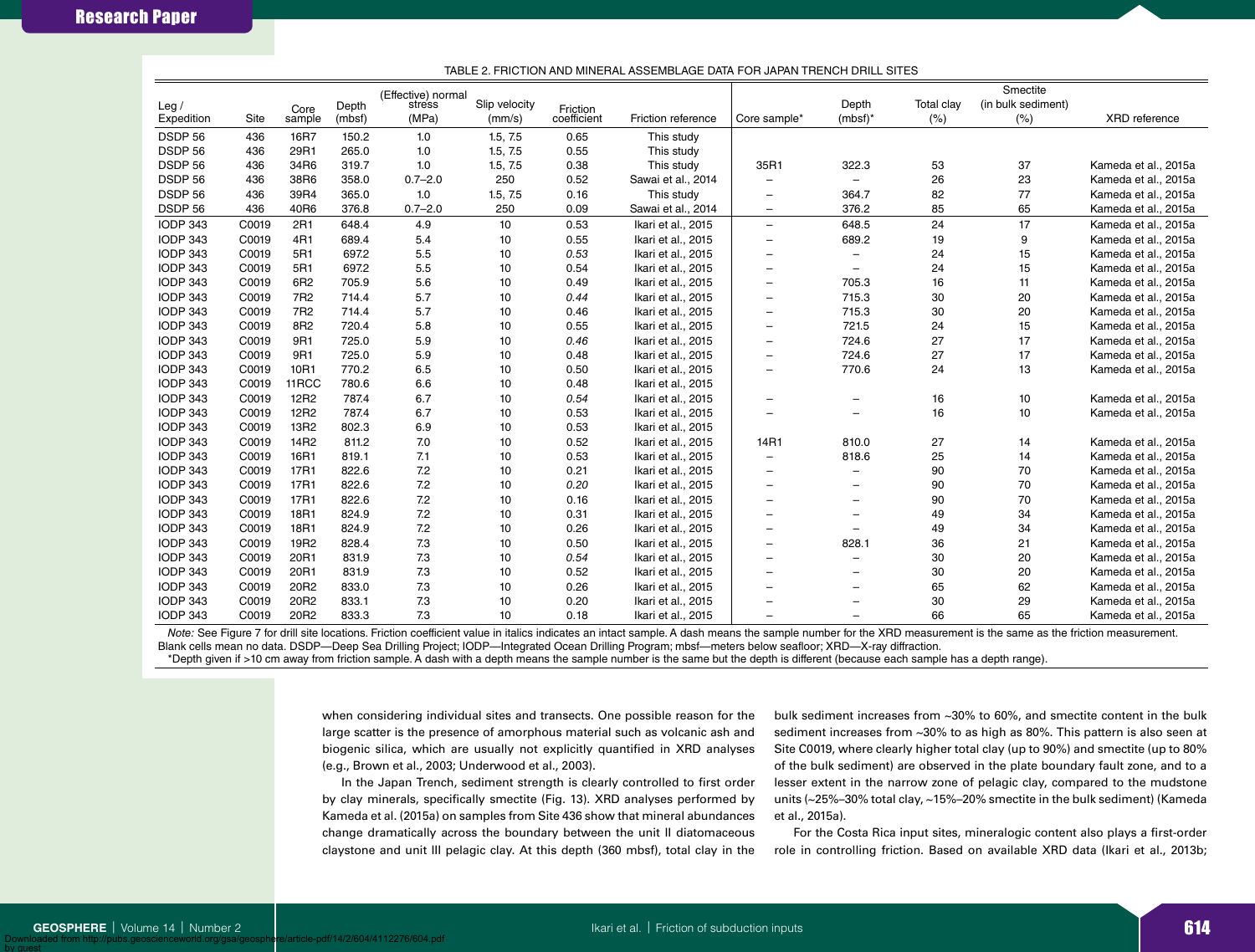

**Figure 9. Map of the Middle America Trench area, offshore Costa Rica, showing drilling locations of Ocean Drilling Program Sites 1039 and 1253 Integrated Ocean Drilling Program Sites U1381 and U1414 (modified from Morris et al., 2003). EPR—East Pacific Rise; CNS—Cocos-Nazca spreading center.**

Kameda et al., 2015b; Kurzawski et al., 2016), friction correlates inversely with total clay content as expected. However, smectite contents are low, no higher than 22% of the bulk sediment in the samples analyzed for this study. Due to the presence of carbonate-rich pelagic ooze and chalk, calcite may play an important role. However, calcite content exhibits a much wider range compared to total clay and only weakly correlates with friction (Fig. 14). Some samples from Costa Rica exhibit both high friction and low calcite content of <20%; these samples likely contain a significant amount of amorphous silica (Spinelli and Underwood, 2004; Kameda et al., 2015b). In general, the lithologic contrast between the hemipelagic sediments and the underlying oozes and chalks observed offshore both Nicoya and Osa Peninsulas are also associated with a significant strength contrast (Fig. 14).

# **Frictional Strength Variations as a Control on Subduction Zone Processes**

Strongly contrasting lithologic units can be used to explain mechanical behavior in the Japan Trench. High smectite content of the pelagic clay–derived fault zone results in extreme weakness in a localized zone, which contrasts with much stronger siliceous mudstone wall rocks. This is an attractive explanation as to why the shallow décollement allowed tens of meters of coseismic slip to propagate up to the seafloor during the 2011 Tohoku-Oki earthquake (Chester et al., 2013b; Fulton et al., 2013; Ujiie et al., 2013; Ikari et al., 2015; Remitti et al., 2015). The depth extent to which the smectite-rich layer exerts control on deformation at the Japan Trench is uncertain, but subduction erosion is proposed to be occurring at greater depth (von Huene and Culotta, 1989; von Huene and Lallemand, 1990), which suggests that the influence of this layer may be limited to the near-trench region.

Another subduction zone in which smectite is considered influential is the Barbados subduction zone. There, smectite contents of up to ~50% in the bulk sediment have been measured in core samples from ODP Site 948 in the prism toe, which noticeably decrease at the base of the décollement (Deng and Underwood, 2001). It was thus proposed that smectite content influences the location and development of the décollement at Barbados.

In Costa Rica, there is a large strength contrast between the weaker hemipelagic clays found at the top of the incoming sediment column and the stronger calcareous and siliceous oozes deeper in the section. Kopf (2013) suggested that this is why the décollement initiates in the uppermost unit of the sediment inputs, which is consistent with offscraping within the hemipelagic sediment to form a small accretionary prism (Shipley et al., 1992; Hinz et al., 1996). However, any accretion is limited to within ~10 km from the deformation front, so that the Costa Rica margin is characterized by subduction erosion at a larger scale (Meschede et al., 1999; Ranero and von Huene, 2000; Vannucchi et al., 2003). Von Huene et al. (2000) used seismic reflection and bathymetry data to conclude that subduction erosion is most pronounced where topographic highs such as the Cocos Ridge and surrounding seamounts are subducting. Observations from a shallow coring campaign offshore Nicoya Peninsula revealed that on bathymetric highs, the hemipelagic cover is either severely reduced or absent, leaving the carbonate-rich ooze or chalk exposed at the seafloor (Spinelli and Underwood, 2004). Therefore, we speculate that at greater depth beyond the small accretionary prism, the much higher friction of the ooze and chalk shearing against the upper plate may be one reason for the development of subduction erosion, supporting the conclusions of von Huene et al. (2000). Additionally, Ikari et al. (2013b) suggested that the frictional properties of the carbonate-rich pelagic sediment are favorable for seismogenic behavior, and that topographically controlled occurrence of shallow carbonates is consistent with observed seismicity patterns in the Nicoya area.

In the Nankai Trough, however, sharp contrasts in friction reflecting contrasts in mineral assemblage are not seen in the input sediments (Fig. 12). Correspondingly, margin-wide variations in mechanical behavior cannot be unambiguously attributed to variations in the mineral composition of the incoming sediments. For example, the décollement localizes in the clay-rich (turbidite-poor) LSB facies on both the Ashizuri and Muroto transects (Moore et al., 2001) despite the observation that smectite content is higher at the Ashizuri sites. Kopf (2013) showed that very low friction coefficients ( $\mu$  < ~0.2) tend to be observed in the LSB sediments, which explains the localization of the décollement in this unit. However, these low friction values cannot be entirely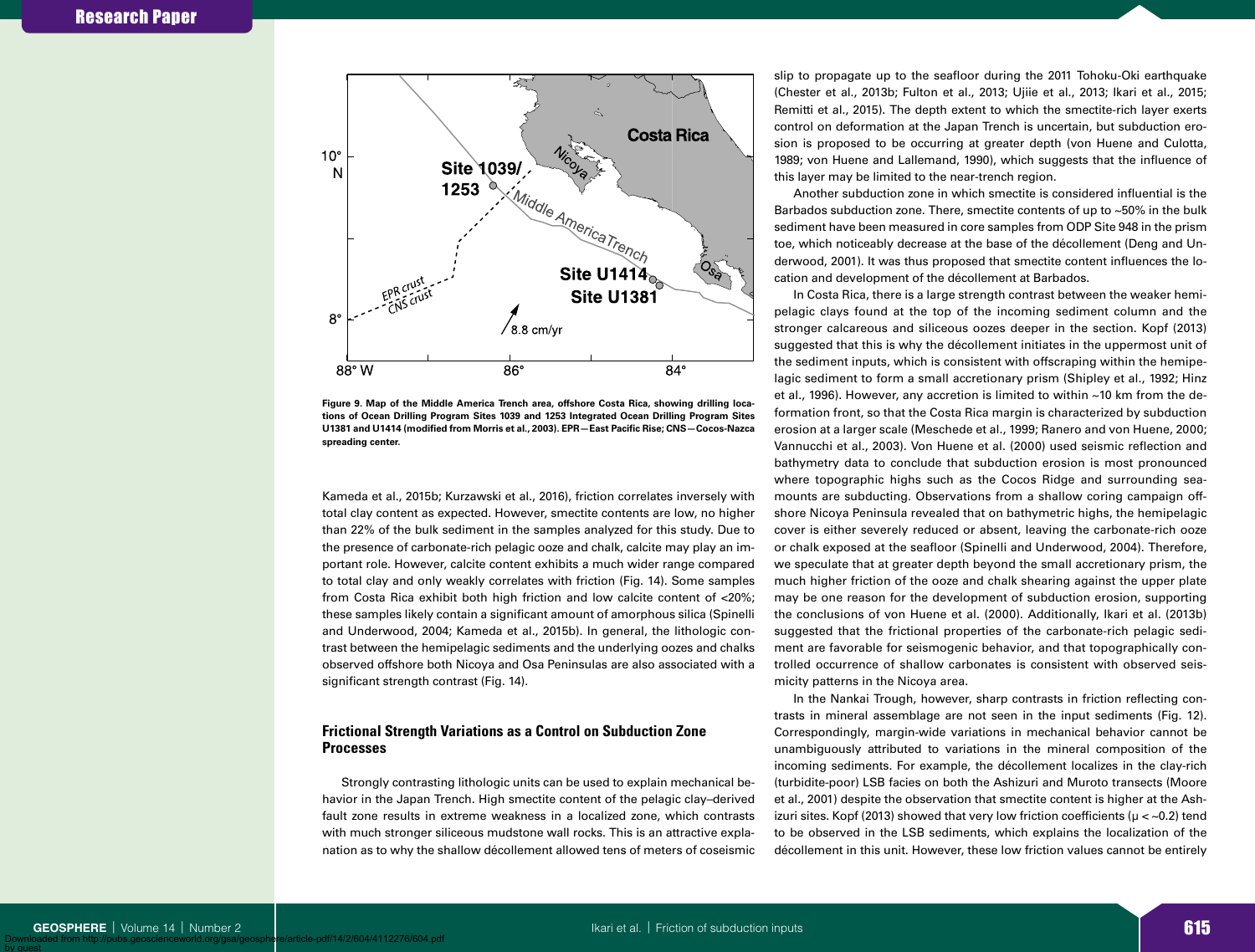



explained by mineral assemblage; total clay content is generally high (50%– 80%) in the weak samples from all three transects, but the smectite content is not necessarily high, and at Site 1173 is <~30%. Smectite contents on the Kumano transect are comparable with those of the Ashizuri sites, however a Coulomb wedge analysis considering the relatively steep taper angle at the toe suggests that the plate boundary occurs in the stronger, ash-bearing USB facies (Ikari et al., 2013a).

Because prism taper angles are largely controlled by the frictional strength of the décollement, they may also be expected to correlate inversely with total clay or smectite content (i.e., high clay and/or smectite should produce narrow wedge taper). The taper angle of the wedge at the Kumano transect is  $\sim6^{\circ}-16^{\circ}$ ; it is ~5°–8° at the Ashizuri transect and ~2°–9° at the Muroto transect (Taira et al., 1992; Moore et al., 2001; Kimura et al., 2007; Moore et al., 2009). Clearly, the narrow taper angle at the Muroto transect cannot be explained by elevated smectite, which is more abundant at the Ashizuri and Kumano transects. Total clay content also does not explain the differences because of the large scatter and similar range of total clay observed at all three transects. This indicates that mechanical behavior in the Nankai Trough cannot easily be explained by mineral assemblage alone, and that other processes affecting sediment strength play an important role.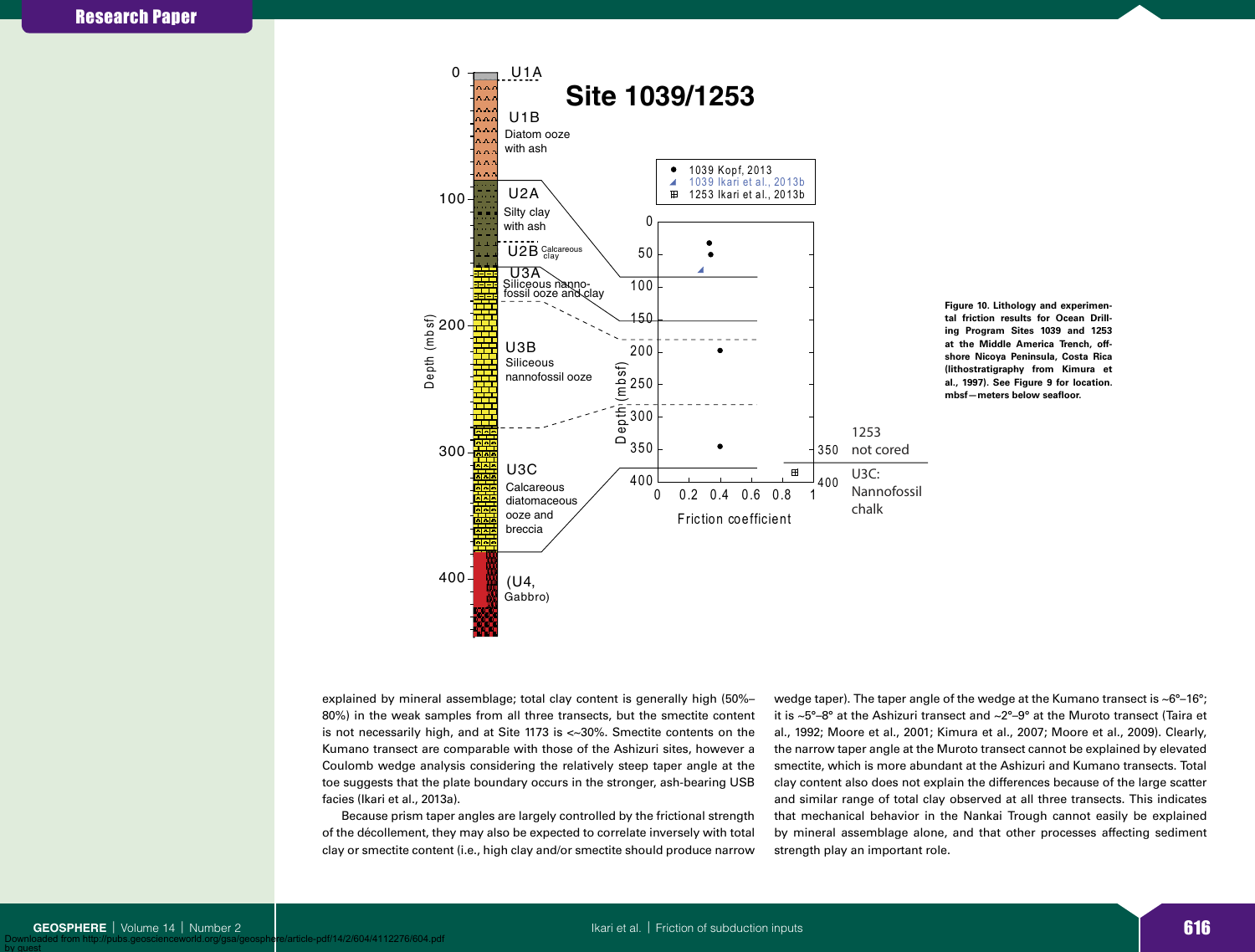

**Figure 11. Lithology and experimental friction results for Integrated Ocean Drilling Program Sites U1381 and U1414 at the Middle America Trench, offshore Osa Peninsula, Costa Rica (lithostratigraphy from Vannucchi et al., 2012; Harris et al., 2013b). See Figure 9 for location. mbsf—meters below seafloor.**

# **Secondary Effects of Composition on Sediment Strength**

## *Diagenetic Effects*

Other than mineral assemblage, a variety of other factors are known to have a significant influence on strength. Of particular relevance to sediment packages approaching subduction zones are effects of sediment diagenesis and hydrologic effects, both of which are controlled to first order by the composition of the originally deposited sediment. In many cases these effects are strongly coupled. These may be particularly important in the Nankai Trough, where lithologic differences are not associated with large contrasts in friction.

Sediment diagenesis can cause drastic changes in the bulk sediment composition, with the alteration of volcanic ash to authigenic smectite being particularly relevant to this study. The transformation is a function of increasing temperature and time, and thus the extent of the reaction increases with burial depth (e.g., Vrolijk, 1990; Hodder et al., 1993; Masuda et al., 1996). Direct shear experiments on mixtures of tephra and smectite show that friction coefficients range from  $\mu = \sim 0.85$  for pure tephra to  $\mu = \sim 0.17$  for smectite (Wiemer and Kopf, 2015). Thus, sediment friction may be expected to decrease drastically with depth as the reaction progresses; this would help explain the general downhole trend of decreasing friction observed in the Nankai Trough input sediments. With further burial, smectite transforms to illite; this reaction is most active at temperatures of 60–100 °C and approaches completion by 150 °C (Pytte and Reynolds, 1989). Of the sites considered in this study, temperatures are high enough for nearly full conversion of smectite to illite only in the basal sediment of Site 1173, as inferred from anomalously high surface heat flow on the Muroto transect (Saffer et al., 2008). Illite is stronger than smectite (Morrow et al., 1992; Brown et al., 2003; Ikari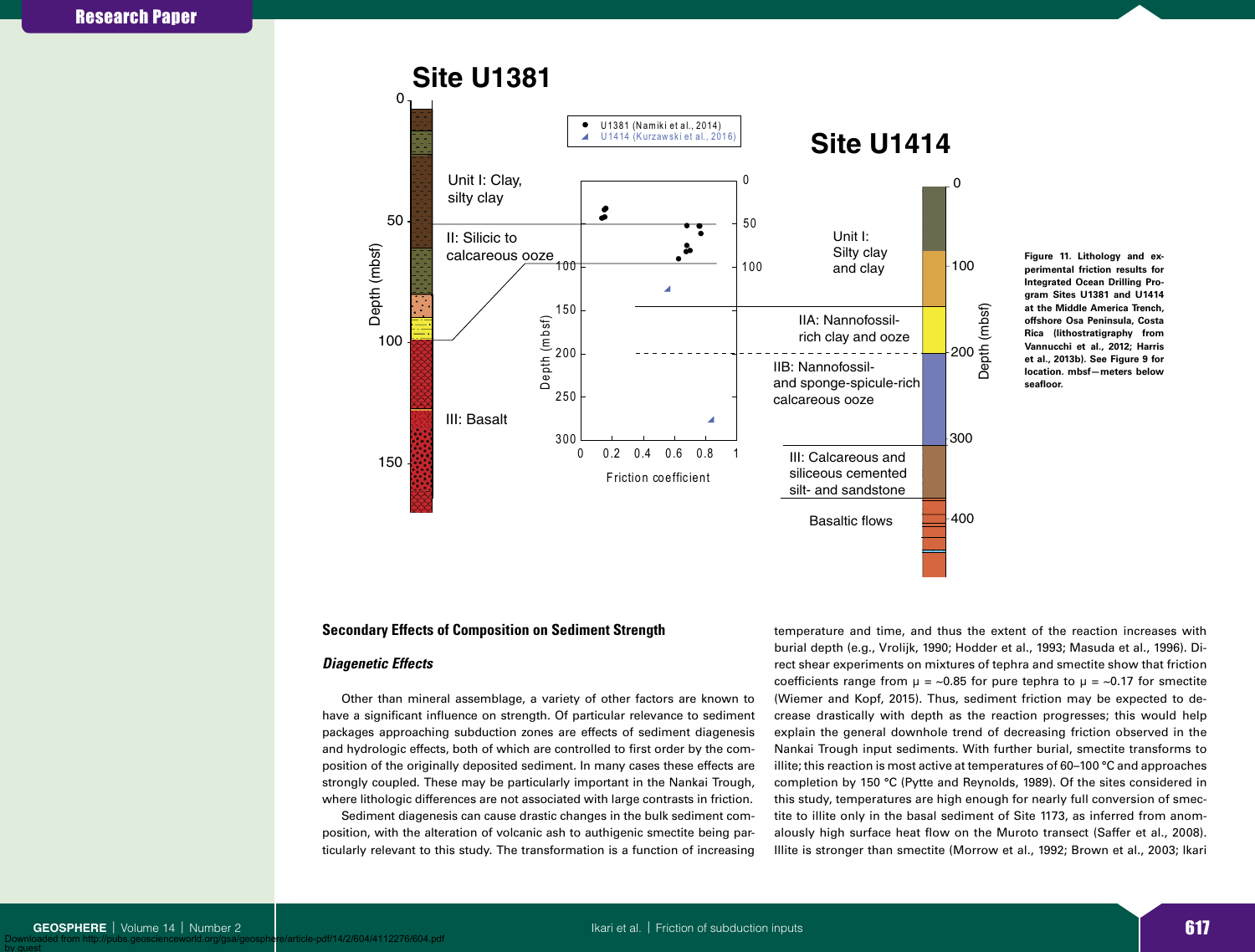|                    |                  |        |               | Slip         |             |                                                     |         |                          |                   | Smectite           |                                    |                                 |
|--------------------|------------------|--------|---------------|--------------|-------------|-----------------------------------------------------|---------|--------------------------|-------------------|--------------------|------------------------------------|---------------------------------|
|                    | Core             | Depth  | normal stress | velocity     | Friction    |                                                     | Core    | Depth                    | Total clay        | (in bulk sediment) | Calcite                            |                                 |
| Expedition<br>Site | sample           | (mbsf) | (MPa)         | (mm/s)       | coefficient | Friction reference                                  | sample* | $(mbsf)^*$               | (% )              | (% )               | (%)                                | <b>XRD</b> reference            |
| 1039               | 5H <sub>2</sub>  | 32.2   | $4 - 15$      | $0.01 - 100$ | 0.33        | Kopf, 2013                                          |         |                          | 63                | 14                 | 0                                  | This study                      |
| 1039               | 7H1              | 49.8   | $4 - 15$      | $0.01 - 100$ | 0.34        | Kopf, 2013                                          | 6H4     | 45.8                     | 50                | 17                 | 0                                  | This study                      |
| 1039               | 9H3              | 72.9   | 30            | 10           | 0.28        | Ikari et al., 2013b                                 |         |                          | 51                | 22                 |                                    | Ikari et al., 2013b             |
| 1039               | 22X6             | 197.9  | $4 - 15$      | $0.01 - 100$ | 0.40        | Kopf, 2013                                          | 22X5    | 197.2                    | $\Omega$          |                    | 96                                 | This study                      |
| 1039               | 38X2             | 345.6  | $4 - 15$      | $0.01 - 100$ | 0.40        | Kopf, 2013                                          | 38X3    | 348.3                    |                   |                    | 90                                 | This study                      |
| 1253               | 3R               | 385.2  | 15            | 10           | 0.88        | Ikari et al., 2013b                                 |         | $\overline{\phantom{a}}$ | 8                 | 3                  | 66                                 | Ikari et al., 2013b             |
| U1381              | 5R1              | 32.2   | 5             | 280          | 0.16        | Namiki et al., 2014                                 |         |                          | 41                | 11                 | 9                                  | Namiki et al., 2014; this study |
| U1381              | 5R2              | 33.7   | 5             | 280          | 0.15        | Namiki et al., 2014                                 |         |                          | 47                |                    |                                    | Namiki et al., 2014; this study |
| U1381              | 6R1              | 42.0   | 5             | 280          | 0.15        | Namiki et al., 2014                                 |         |                          | 25                | 8                  | 24                                 | Namiki et al., 2014; this study |
| U1381              | 6R2              | 43.5   | 5             | 280          | 0.13        | Namiki et al., 2014                                 |         | $\overline{\phantom{a}}$ | 32                |                    | 29                                 | Namiki et al., 2014; this study |
| U1381              | 7R1              | 52.2   | 5             | 280          | 0.68        | Namiki et al., 2014                                 |         |                          | 20                | 16                 | 0                                  | Namiki et al., 2014; this study |
| U1381              | 7R2 (black)      | 52.4   | 5             | 280          | 0.76        | Namiki et al., 2014                                 |         |                          | 14                | 14                 | 0                                  | Namiki et al., 2014; this study |
| U1381              | 7R2 (white)      | 52.4   | 5             | 280          | 0.76        | Namiki et al., 2014                                 |         |                          |                   |                    | 50                                 | Namiki et al., 2014; this study |
| U1381              | 8R1              | 61.5   | 5             | 280          | 0.77        | Namiki et al., 2014                                 |         |                          |                   |                    | 60                                 | Namiki et al., 2014; this study |
| U1381              | 9R4              | 75.0   | 5             | 280          | 0.68        | Namiki et al., 2014                                 |         |                          |                   |                    | 76                                 | Namiki et al., 2014; this study |
| U1381              | 10R1             | 81.0   | 5             | 280          | 0.70        | Namiki et al., 2014                                 |         |                          |                   |                    | 58                                 | Namiki et al., 2014; this study |
| U1381              | 10R2             | 82.0   | 5             | 280          | 0.68        | Namiki et al., 2014                                 |         |                          |                   |                    | 51                                 | Namiki et al., 2014; this study |
| U1381              | 11 <sub>R1</sub> | 90.5   | 5             | 280          | 0.63        | Namiki et al., 2014                                 |         |                          |                   |                    | 72                                 | Namiki et al., 2014; this study |
| U1414              | 14H6             | 124.7  | 30            | 10           | 0.56        | Kurzawski et al., 2016                              |         |                          |                   |                    | 20                                 | Kurzawski et al., 2016          |
| U1414              | 30X7             | 276.0  | 30            | 10           | 0.84        | Kurzawski et al., 2016                              |         |                          |                   |                    | 89                                 | Kurzawski et al., 2016          |
|                    |                  |        |               | (Effective)  |             | $\mathbf{1}$ $\mathbf{1}$ $\mathbf{1}$ $\mathbf{1}$ |         |                          | $\cdots$ $\cdots$ |                    | $\sim$ $\sim$ $\sim$ $\sim$ $\sim$ | $\cdots$ $\sim$                 |

#### TABLE 3. FRICTION AND MINERAL ASSEMBLAGE DATA FOR MIDDLE AMERICA TRENCH DRILL SITES, OFFSHORE COSTA RICA

*Note:* See Figure 9 for drill site locations. A dash means the sample number for the XRD measurement is the same as the friction measurement. Blank cells mean no data. ODP—Ocean Drilling Program; IODP— Integrated Ocean Drilling Program; mbsf—meters below seafloor; XRD—X-ray diffraction.

\*Depth given if >10 cm away from friction sample. A dash with a depth means the sample number is the same but the depth is different (because each sample has a depth range).

et al., 2009), so friction coefficients might be expected to increase deeper in the Muroto transect boreholes. However, there is no evidence of such a pattern in our data for Site 1173 (Fig. 4). Furthermore, Saffer et al. (2012) sheared intact mudstones recovered from the nearby Site 1174 located across the trench in the accretionary prism toe on the Muroto transect, where high heat flow is hypothesized to drive advanced diagenesis. They observed that the measured frictional properties are independent of both in situ temperature and smectite-illite reaction progress, and therefore concluded that diagenesis in this area has not progressed enough to affect sediment mechanical behavior.

An aspect of diagenesis that may significantly affect strength is cementation. Both the ash-to-smectite and smectite-to-illite reactions release silica into the pore water, which may precipitate and function as cement (Towe, 1962; Singer and Müller, 1979; Kastner et al., 2014). In the ash-rich USB facies, for example, high silica concentrations of up to 800–1000 µM in pore waters facilitated precipitation of amorphous silica. This effect has led to the formation of a Nankai margin-wide zone of anomalously high porosity, which was suggested to be caused by diagenetic cementation (e.g., Spinelli et al., 2007; Raimbourg et al., 2011; White et al., 2011). However, low measured values of cohesion in intact samples from Sites C0011 and C0012 indicate a lack of cementation (Ikari et al., 2013a). It has been therefore suggested that the origin of the high-porosity zone is not cementation of the bulk sediment, but rather the formation of locally confined aggregates from patchy precipitation of amorphous silica (Hüpers et al., 2015).

In contrast to the Nankai Trough, silica cementation is likely advanced in the Japan Trench. An intact sample of the siliceous mudstone from between the décollement and pelagic clay at Site C0019, which correlates with the diatomaceous claystone at Site 436, exhibited a cohesion value of 220 kPa (Ikari et al., 2015). In comparison, measured cohesion of mudstones from Sites C0011 and C0012 along the Kumano transect at the Nankai Trough ranges from 13 to 160 kPa (Ikari et al., 2013a), consistent with calculated cohesion values of 35 and 41 kPa for two samples from these sites (Stipp et al., 2013). There is a large amount of amorphous silica in the Japan Trench mudstone unit, up to ~60% at both Sites C0019 and 436 (Kameda et al., 2015a), which might indicate advanced cementation. Furthermore, diagenesis in the Japan Trench has advanced so that chert and porcellanite is observed at the bottom of both boreholes. For the Costa Rica subduction zone, cementation was used to explain low instances of compression index (i.e., high stiffness) in the carbonate unit (Saffer, 2003). In the case of both the Japan Trench and Costa Rica, we speculate that diagenetic cementation effects likely enhance the strength of clay-poor lithologies, and possibly also the strength contrast between high-clay and high-smectite layers and the more siliceous and carbonate-rich units.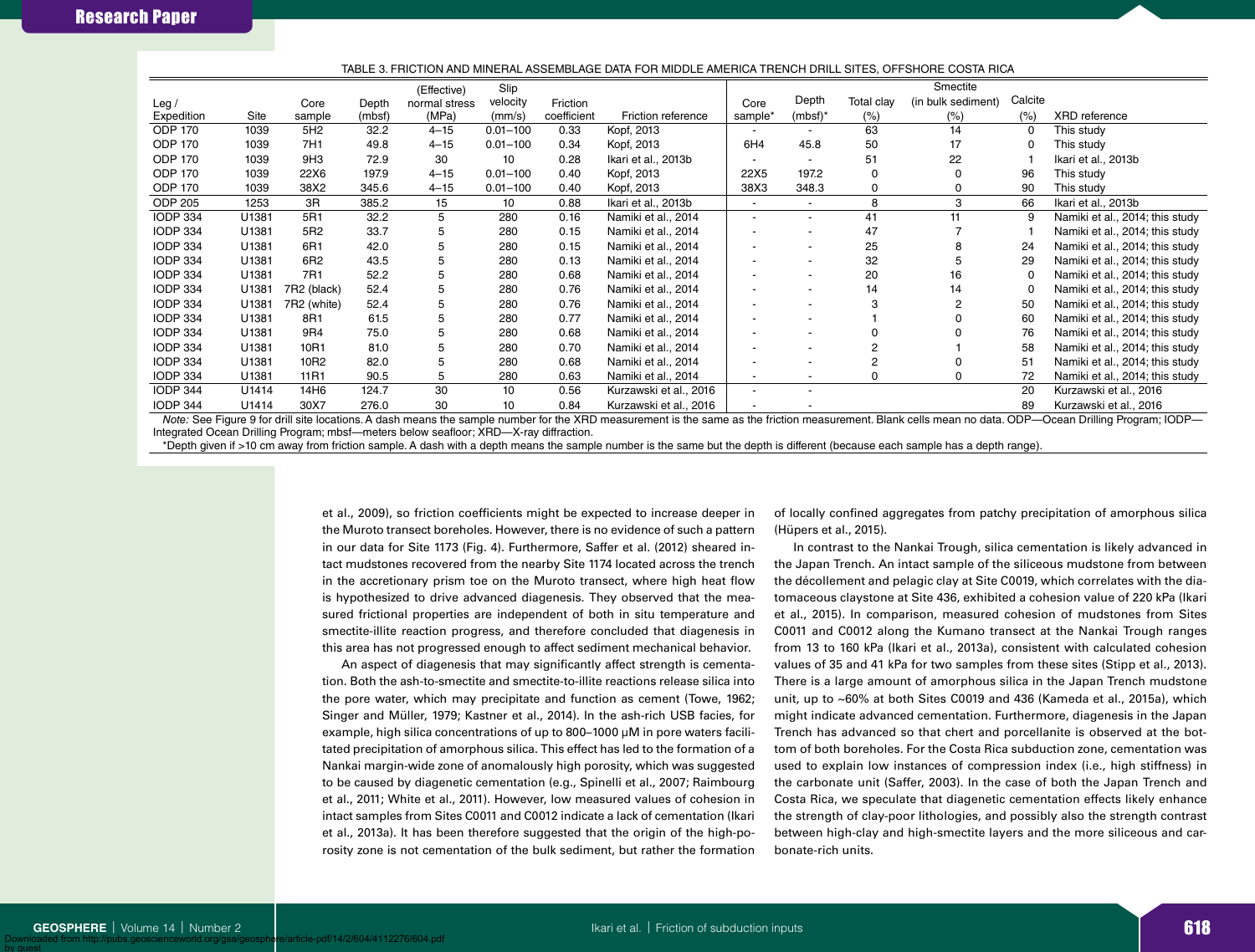

Figure 12. Friction coefficient as a function of total clay minerals (A) and smectite content in the bulk sediment (B) for the Nankai Trough drilling sites, offshore **Japan (see Fig. 1 for locations). Mineral content data are from Shipboard Scientific Party (2001a, 2001b), Underwood et al. (2003), Steurer and Underwood (2005), Expedition 333 Scientists (2012a, 2012b), and Underwood and Guo (2013). Note that for some samples, smectite content is not available (see Table 1).**

## *Hydrologic Effects*

The strength of sediments is also strongly controlled by hydrologic effects, specifically the development of excess pore pressure. Elevated pore pressures lower the effective normal (or vertical, in the case of input sediments) stress and thus lower the shear stress necessary for failure, without necessarily changing the friction coefficient. Although full discussion of elevated pore pressure causes and distribution is beyond the scope of this work (see Saffer and Tobin, 2011), we briefly discuss some aspects of sediment hydrology here.

Sediment composition strongly controls its hydrologic character, because clayey sediments are known to have very low permeability (e.g., Domenico and Mifflin, 1965; Mitchell et al., 1965; Neuzil, 1994). The measured permeability of smectites, in particular, is extremely low even compared to other clay species (e.g., Levy et al., 1993; Revil and Cathles, 1999; Ikari et al., 2009; Behnsen and Faulkner, 2011). Because of this, compared to quartz-rich silty or sandy sediments, clays dewater more slowly under compression and are prone to developing excess pore pressures. Sediment diagenesis can also lead to excess pore pressures because common reactions such as opal to quartz and smectite dehydration release mineral-bound water (Colten-Bradley, 1987; Fitts and Brown, 1999; Bekins et al., 1994; Kastner et al., 2014).

Results of numerical fluid flow modeling for the Muroto transect at the Nankai Trough indicated a zone of excess pore pressure and minimum effective stress in the upper hemipelagic unit of the incoming sediment, which is broadly consistent with the horizon of the proto-décollement zone at Site 1173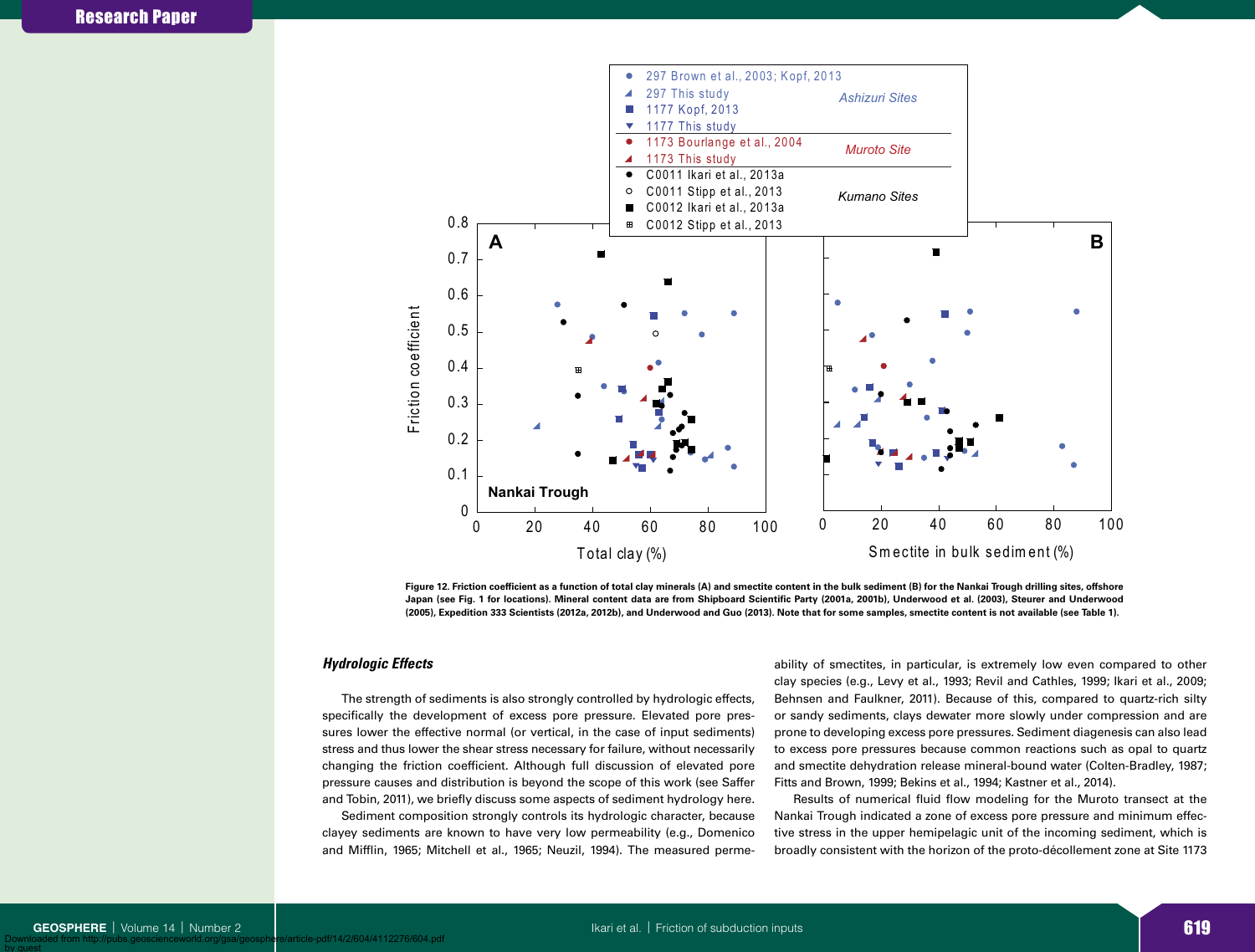

**Figure 13. Friction coefficient as a function of total clay minerals (A) and smectite content in the bulk sediment (B) for the Japan Trench drilling sites (see Fig. 7 for locations). Mineral content data are from Shipboard Scientific Party (1980) and Kameda et al. (2015a). Note that for some samples, clay and smectite contents are not available (see Table 2).**

(Le Pichon et al., 1993; Skarbek and Saffer, 2009). Because friction experiments show that the hemipelagic clay portion of the LSB facies is relatively homogeneous in mechanical character, pore pressure patterns likely play a relatively important role in controlling incipient deformation at the toe at this particular location as suggested by previous studies (e.g., Taira et al., 1992; Screaton et al., 2002; Brown et al., 2003; Kopf and Brown, 2003; Tobin and Saffer, 2009). On the other hand, for the erosional Costa Rican margin, integration of laboratory consolidation tests and downhole drilling data show that excess pore pressures and a minimum in effective stress should have developed ~100 m deep in the underthrust section (Saffer, 2003). Despite this, the décollement is localized in the top of the subducting sediment section, consistent with observations of lower coefficients of friction for the hemipelagic section. This suggests that in the Costa Rica subduction zone, the mineralogical composition has a dominant role in controlling the décollement position rather than hydrologic effects.

# **SUMMARY AND CONCLUSIONS**

Based on laboratory friction experiments and XRD data from scientific drilling samples, we analyze the role of mineralogic composition for input sediments to the Nankai Trough, Japan Trench, and Costa Rica subduction zones. Both the Japan Trench and Costa Rica subduction zones exhibit a negative dependence of friction coefficient on bulk clay content, consistent with earlier laboratory work. Smectite is a key mineral in the Japan Trench, where a smectite-rich pelagic clay exhibits very low friction. This smectite layer is the origin of the eventual plate boundary and hosted the 2011 Tohoku-Oki earthquake. At Costa Rica, pelagic nannofossil oozes and chalks have high frictional strength, which contrasts with the weaker hemipelagic clay-rich sediment. This helps explain the small amount of offscraping at the deformation front, enhanced subduction erosion where the hemipelagic sediment is absent, and why nearly the entire sediment package is subducted at the Middle America Trench.

The Nankai Trough is significantly more complicated, due to an observed wide range of friction coefficients that does not correlate with either bulk clay content or smectite content. As a consequence, this has probably led to significant along-strike variability in plate boundary position and taper angle of the wedge. Because the strength contrasts between different lithologic units in the Nankai Trough are not as clear as those in the Japan Trench and at Costa Rica, we infer that secondary processes influence mechanical behavior. These include effects of sediment diagenesis and hydrologic effects which cause pore fluid pressure variations. We conclude that for an individual subduction zone, mechanical behavior may be explained by the mineral assemblage and spatial distribution of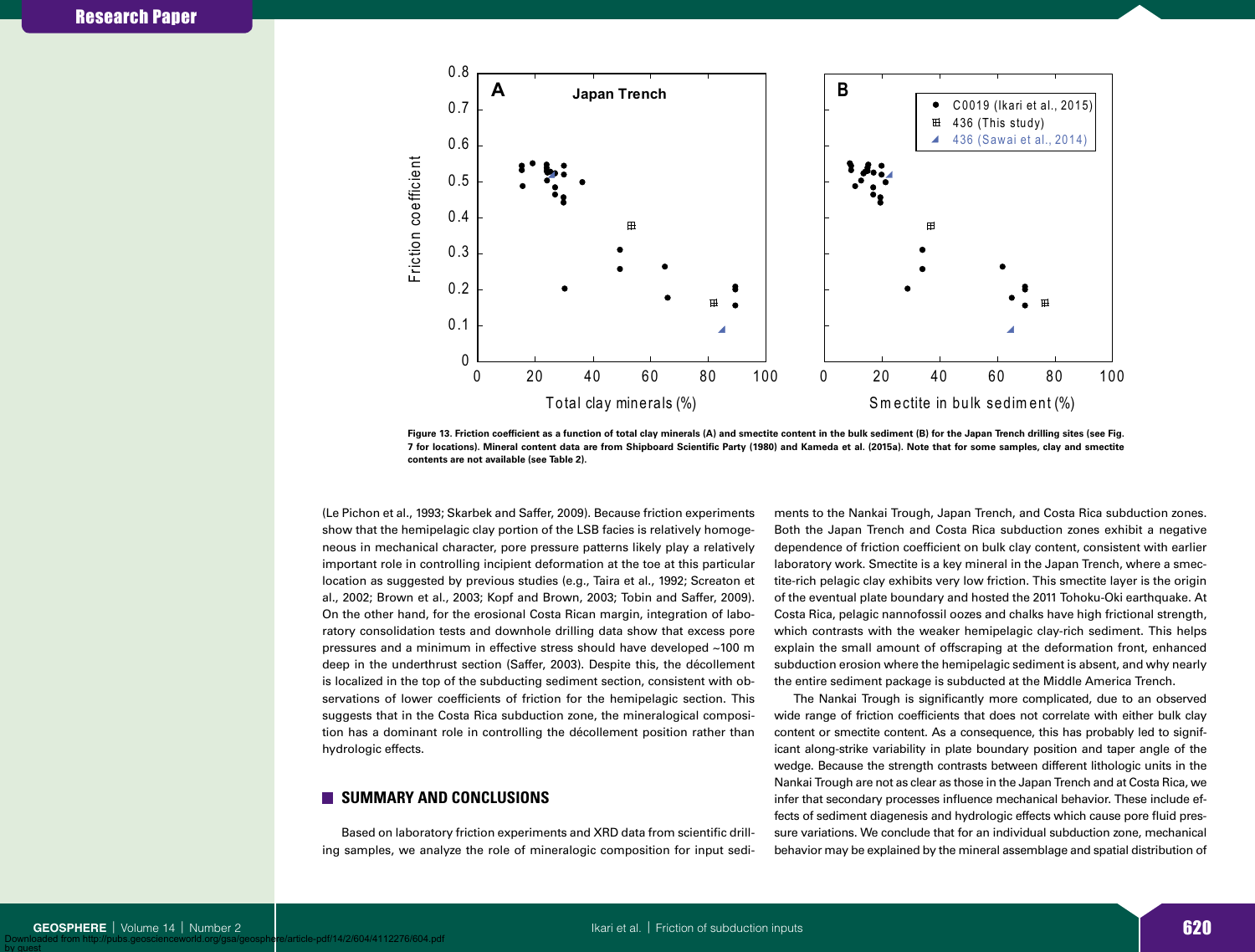

**.**<br>Figure 14. Friction coefficient as a function of total clay minerals (A) and calcite content (B) for the Middle America Trench drilling sites, offshore Costa Rica (see **Fig. 9 for locations). Mineral content data are from Ikari et al. (2013b), Kameda et al. (2015b), and Kurzawski et al. (2016).**

key minerals in the sediment inputs. Given that these may vary widely from margin to margin, it is appropriate to analyze each subduction zone as a unique case.

#### **ACKNOWLEDGMENTS**

We thank Jun Kameda, Yuka Namiki, and Akito Tsutsumi for providing access to their data, and Hugues Raimbourg and Michael Stipp for providing helpful reviews. This work was supported by the Deutsche Forschungsgemeinschaft via MARUM Research Center (grants FZT15 and EXC309), and via project HU 1789/3-1 to AH.

#### **REFERENCES CITED**

- Adams, J., 1990, Paleoseismicity of the Cascadia subduction zone: Evidence from turbidites off the Oregon-Washington margin: Tectonics, v. 9, p. 569–583, https://doi.org/10.1029/ TC009i004p00569.
- Ando, M., 1975, Source mechanisms and tectonic significance of historical earthquakes along the Nankai Trough, Japan: Tectonophysics, v. 27, p. 119–140, https://doi.org/10.1016/0040- 1951(75)90102-X.
- Arthur, M.A., and Adelseck, C.G., Jr., 1980, Acknowledgements, introduction, and explanatory notes: The Japan Trench transect, Legs 56 and 57, Deep Sea Drilling Project, *in* Scientific Party, Initial Reports of the Deep Sea Drilling Project, Volume 56, 57, Part 1: Washington, D.C., U.S. Government Printing Office, p. 3–21, https://doi.org/10.2973/dsdp.proc.5657.101.1980.
- Barckhausen, U., Ranero, C.R., von Huene, R., Cande, S.C., and Roeser, H.A., 2001, Revised tectonic boundaries for the Cocos Plate off Costa Rica: Implications for the segmentation of the convergent margin and for plate tectonic models: Journal of Geophysical Research, v. 106, p. 19,207–19,220, https://doi.org/10.1029/2001JB000238.
- Behnsen, J., and Faulkner, D.R., 2011, Water and argon permeability of phyllosilicate powders under medium to high pressure: Journal of Geophysical Research, v. 116, B12203, https://doi .org/10.1029/2011JB008600.
- Bekins, B., McCaffrey, A.M., and Dreiss, S.J., 1994, Influence of kinetics on the smectite to illite transition in the Barbados accretionary prism: Journal of Geophysical Research, v. 99, p. 18,147– 18,158, https://doi.org/10.1029/94JB01187.
- Bilek, S.L., 2007, Influence of subducting topography on earthquake rupture, *in* Dixon, T.H., and Moore, J.C., eds., The Seismogenic Zone of Subduction Thrust Faults: New York, Columbia University Press, p. 123–146, https://doi.org/10.7312/dixo13866-005.
- Bourlange, S., Jouniax, L., and Henry, P., 2004, Data report: Permeability, compressibility, and friction coefficient measurements under confining pressure and strain, Leg 190, Nankai Trough, *in* Mikada, H., Moore, G.F., Taira, A. Becker, K., Moore, J.C. and Klaus, A., eds., Proceedings of the Ocean Drilling Program, Scientific Results, Volume 190/196: College Station, Texas, Ocean Drilling Program, 16 p., https://doi.org/10.2973/odp.proc.sr.190196.215.2004.
- Brown, K.M., Kopf, A.J., Underwood, M.B., and Weinberger, J.L., 2003, Compositional and fluid pressure controls on the state of stress on the Nankai subduction thrust: A weak plate boundary: Earth and Planetary Science Letters, v. 214, p. 589–603, https://doi.org/10.1016/S0012- 821X(03)00388-1.
- Byerlee, J., 1978, Friction of rocks: Pure and Applied Geophysics, v. 116, p. 615–626, https://doi .org/10.1007/BF00876528.
- Chester, F.M., Mori, J.J., Eguchi, N., Toczko, S., and the Expedition 343/343T Scientists, 2013a, Proceedings of the Integrated Ocean Drilling Program, Volume 343/343T: Tokyo, Inte-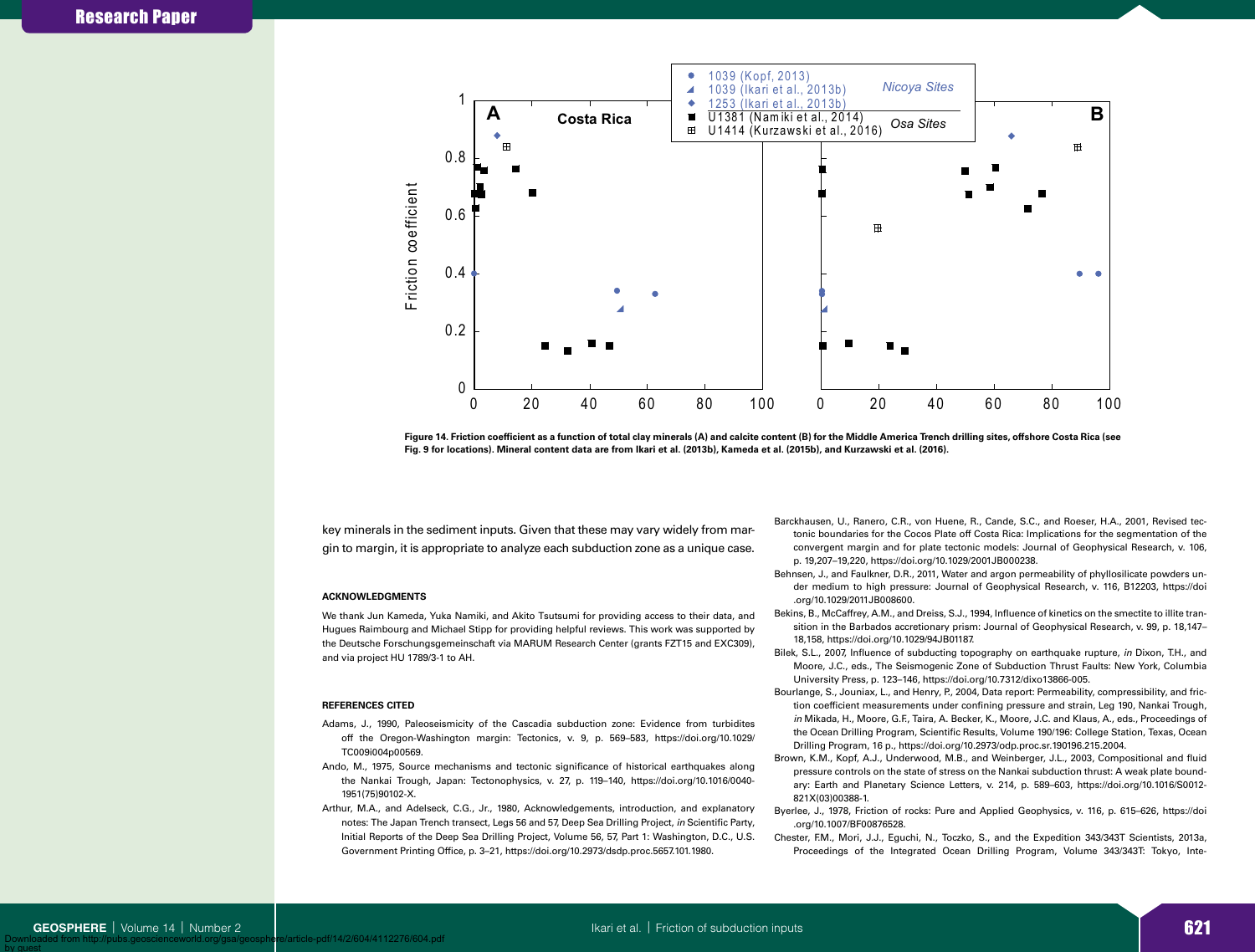grated Ocean Drilling Program Management International, Inc., https://doi.org/10.2204/iodp .proc.343343T.2013.

- Chester, F.M., Rowe, C., Ujiie, K., Kirkpatrick, J., Regalla, C., Remitti, F., Moore, J.C., Toy, V., Wolfson-Schwehr, M., Bose, S., Kameda, J., Mori, J.J., Brodsky, E.E., Eguchi, N., Toczko, S., and Expedition 343 and 343T Scientists, 2013b, Structure and composition of the plate-boundary slip zone for the 2011 Tohoku-Oki earthquake: Science, v. 342, p. 1208–1211, https://doi.org/10.1126/ science.1243719.
- Colten-Bradley, V.A., 1987, Role of pressure in smectite dehydration—Effects on geopressure and smectite-to-illite transformation: American Association of Petroleum Geologists Bulletin, v. 71, p. 1414–1427.
- Costa Pisani, P., Reshef, M., and Moore, G., 2005, Targeted 3-D prestack depth imaging at Legs 190–196 ODP drill sites (Nankai Trough, Japan): Geophysical Research Letters, v. 32, L20309, https://doi.org/10.1029/2005GL024191.
- Crawford, B.R., Faulkner, D.R., and Rutter, E.H., 2008, Strength, porosity, and permeability development during hydrostatic and shear loading of synthetic quartz-clay fault gouge: Journal of Geophysical Research, v. 113, B03207, https://doi.org/10.1029/2006JB004634.
- Dahlen, F.A., 1990, Critical taper model of fold-and-thrust belts and accretionary wedges: Annual Review of Earth and Planetary Sciences, v. 18, p. 55–99, https://doi.org/10.1146/annurev .ea.18.050190.000415.
- Davis, D., Suppe, J., and Dahlen, F.A., 1983, Mechanics of fold-and-thrust belts and accretionary wedges: Journal of Geophysical Research, v. 88, p. 1153–1172, https://doi.org/10.1029/ JB088iB02p01153.
- DeMets, C., Gordon, R.G., and Argus, D.F., 2010, Geologically current plate motions: Geophysical Journal International, v. 181, p. 1–80, https://doi.org/10.1111/j.1365-246X.2009.04491.x.
- Deng, X., and Underwood, M.B., 2001, Abundance of smectite and the location of a plate-boundary fault, Barbados accretionary prism: Geological Society of America Bulletin, v. 113, p. 495–507, https://doi.org/10.1130/0016-7606(2001)113<0495:AOSATL>2.0.CO;2.
- Di Toro, G., Han, R., Hirose, T., De Paola, N., Nielsen, S., Mizoguchi, K., Ferri, F., Cocco, M., and Shimamoto, T., 2011, Fault lubrication during earthquakes: Nature, v. 471, p. 494–498, https:// doi.org/10.1038/nature09838.
- Domenico, P.A., and Mifflin, M.D., 1965, Water from low-permeability sediments and land subsidence: Water Resources Research, v. 1, p. 563–576, https://doi.org/10.1029/WR001i004p00563.
- Expedition 333 Scientists, 2012a, Site C0011, *in* Henry, P., Kanamatsu, T., More, K., and the Expedition 333 Scientists, Proceedings of the Integrated Ocean Drilling Program, Volume 333: Tokyo, Integrated Ocean Drilling Program Management International, Inc., https://doi.org/10.2204/ iodp.proc.333.104.2012.
- Expedition 333 Scientists, 2012b, Site C0012, *in* Henry, P., Kanamatsu, T., More, K., and the Expedition 333 Scientists, Proceedings of the Integrated Ocean Drilling Program, Volume 333: Tokyo, Integrated Ocean Drilling Program Management International, Inc., https://doi.org/10.2204/ iodp.proc.333.105.2012.
- Fisher, A.T., Stein, C.A., Harris, R.N., Wang, K., Silver, E.A., Pfender, M., Hutnak, M., Cherkaoui, A., Bodzin, R., and Villinger, H., 2003, Abrupt thermal transition reveals hydrothermal boundary and role of seamounts within the Cocos Plate: Geophysical Research Letters, v. 30, 1550, https://doi.org/10.1029/2002GL016766.
- Fitts, T.G., and Brown, K.M., 1999, Stress-induced smectite dehydration: Ramifications for patterns of freshening and fluid expulsion in the N. Barbados accretionary wedge: Earth and Planetary Science Letters, v. 172, p. 179–197, https://doi.org/10.1016/S0012-821X(99)00168-5.
- Fulton, P.F., Brodsky, E.E., Kano, Y., Mori, J., Chester, F., Ishikawa, T., Harris, R.N., Lin, W., Eguchi, N., Toczko, S., and Expedition 343, 343T, and KR13-08 Scientists, 2013, Low coseismic friction on the Tohoku-Oki fault determined from temperature measurements: Science, v. 342, p. 1214–1217, https://doi.org/10.1126/science.1243641.
- Goldfinger, C., Kulm, L.D., McNeill, L.C., and Watts, P., 2000, Super-scale failure of the southern Oregon Cascadia margin: Pure and Applied Geophysics, v. 157, p. 1189–1226, https://doi .org/10.1007/s000240050023.
- Harris, R.N., Grevemeyer, I., Ranero, C.R., Villinger, H., Barckhausen, U., Henke, T., Mueller, C., and Neben, S., 2010a, Thermal regime of the Costa Rica convergent margin: 1. Along-strike variations in heat flow from probe measurements and estimated from bottom-simulating reflectors: Geochemistry Geophysics Geosystems, v. 11, Q12S28, https://doi.org/10.1029/2010GC003272.
- Harris, R.N., Spinelli, G., Ranero, C.R., Grevemeyer, I., Villinger, H., and Barckhausen, U., 2010b, Thermal regime of the Costa Rica convergent margin: 2. Thermal models of the shallow Middle America subduction zone offshore Costa Rica: Geochemistry Geophysics Geosystems, v. 11, Q12S29, https://doi.org/10.1029/2010GC003273.
- Harris, R.N., Yamano, M., Kinoshita, M., Spinelli, G., Hamamoto, H., and Ashi, J., 2013a, A synthesis of heat flow determinations and thermal modeling along the Nankai Trough, Japan: Journal of Geophysical Research: Solid Earth, v. 118, p. 2687–2702, https://doi.org/10.1002/ jgrb.50230.
- Harris, R.N., Sakaguchi, A., Petronotis, K., and the Expedition 344 Scientists, 2013b, Proceedings of the Integrated Ocean Drilling Program, Volume 344: College Station, Texas, Integrated Ocean Drilling Program, https://doi.org/10.2204/iodp.proc.344.2013.
- Henry, P., Kanamatsu, T., Moe, K., and the Expedition 333 Scientists, 2012, Proceedings of the Integrated Ocean Drilling Program, Volume 333: Tokyo, Integrated Ocean Drilling Program Management International, Inc., https://doi.org/10.2204/iodp.proc.333.2012.
- Hey, R., 1977, Tectonic evolution of the Cocos-Nazca spreading center: Geological Society of America Bulletin, v. 88, p. 1404–1420, https://doi.org/10.1130/0016-7606(1977)88<1404:- TEOTCS>2.0.CO:2
- Hinz, K., von Huene, R., Ranero, C.R., and the PACOMAR Working Group, 1996, Tectonic structure of the convergent Pacific margin offshore Costa Rica from multichannel seismic reflection data: Tectonics, v. 15, p. 54–66, https://doi.org/10.1029/95TC02355.
- Hodder, A.P.W., Naish, T.R., and Nelson, C.S., 1993, A two-stage model for the formation of smectite from detrital volcanic glass under shallow-marine conditions: Marine Geology, v. 109, p. 279–285, https://doi.org/10.1016/0025-3227(93)90066-5.
- Hüpers, A., Ikari, M.J., Dugan, B., Underwood, M.B., and Kopf, A.J., 2015, Origin of a zone of anomalously high porosity in the subduction inputs to Nankai Trough: Marine Geology, v. 361, p. 147–162, https://doi.org/10.1016/j.margeo.2015.01.004.
- Husen, S., Kissling, E., and Quintero, R., 2002, Tomographic evidence for a subducted seamount beneath the Gulf of Nicoya, Costa Rica: The cause of the 1990 Mw = 7.0 Gulf of Nicoya earthquake: Geophysical Research Letters, v. 29, p. 79-1–79-4, https://doi.org/10.1029/ 2001GL014045.
- Ikari, M.J., 2015, Data report: Rate- and state-dependent friction parameters of core samples from Site C0019, IODP Expedition 343 (JFAST), *in* Chester, F.M., Mori, J., Eguchi, N., Toczko, S., and the Expedition 343/343T Scientists: Proceedings of the Integrated Ocean Drilling Program, Volume 343/343T: Tokyo, Integrated Ocean Drilling Program Management International, Inc., https://doi.org/10.2204/iodp.proc.343343T.203.2015.
- Ikari, M.J., and Saffer, D.M., 2011, Comparison of frictional strength and velocity dependence between fault zones in the Nankai accretionary complex: Geochemistry Geophysics Geosystems, v. 12, Q0AD11, doi:10.1029/2010GC003442.
- Ikari, M.J., Saffer, D.M., and Marone, C., 2007, Effect of hydration state on the frictional properties of montmorillonite-based fault gouge: Journal of Geophysical Research, v. 112, B06423, https:// doi.org/10.1029/2006JB004748.
- Ikari, M.J., Saffer, D.M., and Marone, C., 2009, Frictional and hydrologic properties of clay-rich fault gouge: Journal of Geophysical Research, v. 114, B05409, https://doi.org/10.1029/2008JB006089.
- Ikari, M.J., Hüpers, A., and Kopf, A.J., 2013a, Shear strength of sediments approaching subduction in the Nankai Trough, Japan as constraints on forearc mechanics: Geochemistry Geophysics Geosystems, v. 14, p. 2716–2730, https://doi.org/10.1002/ggge.20156.
- Ikari, M.J., Niemeijer, A.R., Spiers, C.J., Kopf, A.J., and Saffer, D.M., 2013b, Experimental evidence linking slip instability with seafloor lithology and topography at the Costa Rica convergent margin: Geology, v. 41, p. 891–894, https://doi.org/10.1130/G33956.1.
- Ikari, M.J., Kameda, J., Saffer, D.M., and Kopf, A.J., 2015, Strength characteristics of Japan Trench borehole samples in the high-slip region of the 2011 Tohoku-Oki earthquake: Earth and Planetary Science Letters, v. 412, p. 35–41, https://doi.org/10.1016/j.epsl.2014.12.014.
- Ito, Y., Tsuji, T., Osada, Y., Kido, M., Inazu, D., Hayashi, Y., Tsushima, H., Hino, R., and Fujimoto, H., 2011, Frontal wedge deformation near the source region of the 2011 Tohoku-Oki earthquake: Geophysical Research Letters, v. 38, L00G05, https://doi.org/10.1029/2011GL048355.
- Kameda, J., Shimizu, M., Ujiie, K., Hirose, T., Ikari, M., Mori, J., Oohashi, K., and Kimura, G., 2015a, Pelagic smectite as an important factor in tsunamigenic slip along the Japan Trench: Geology, v. 43, p. 155–158, https://doi.org/10.1130/G35948.1.
- Kameda, J., Harris, R.N., Shimizu, M., Ujiie, K., Tsutsumi, A., Ikehara, M., Uno, M., Yamaguchi, A., Hamada, Y., Namiki, Y., and Kimura, G., 2015b, Hydrogeological responses to incoming materials at the erosional subduction margin, offshore Osa Peninsula, Costa Rica: Geochemistry Geophysics Geosystems, v. 16, p. 2725–2742, https://doi.org/10.1002/2015GC005837.
- Kastner, M., Soloman, E.A., Harris, R.N., and Torres, M.E., 2014, Fluid origins, thermal regimes, and fluid and solute fluxes in the forearc of subduction zones, *in* Stein, R., Blackman, D.K., Inagaki, F., and Larsen, H.-C., eds., Earth and Life Processes Discovered from Subseafloor Environments: A Decade of Science Achieved by the Integrated Ocean Drilling Program (IODP):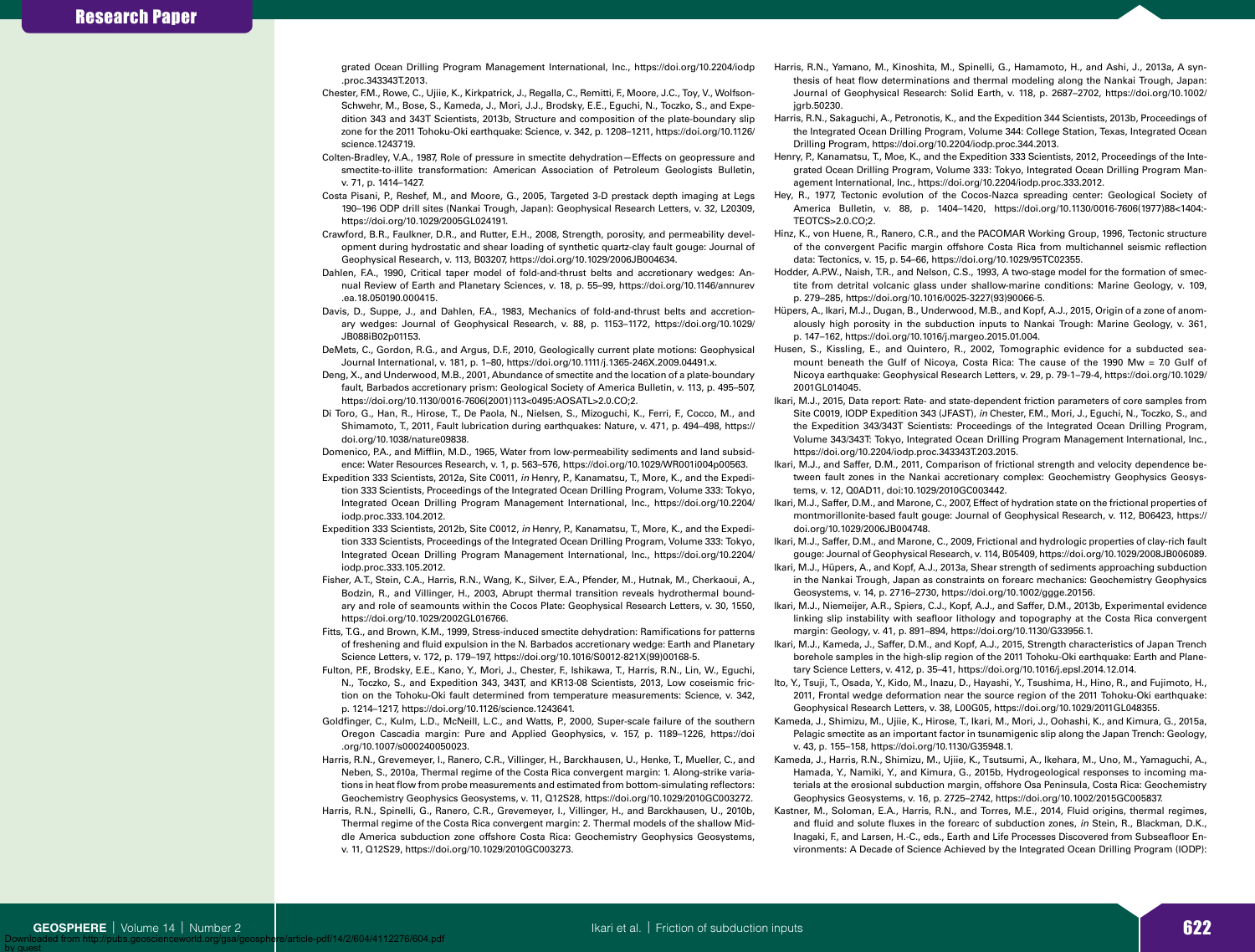Developments in Marine Geology, v. 7: Amsterdam, Netherlands, Elsevier, p. 671–733, https:// doi.org/10.1016/B978-0-444-62617-2.00022-0.

- Kikuchi, M., Nakamura, M., and Yoshikawa, K., 2003, Source rupture processes of the 1944 Tonankai earthquake and the 1945 Mikawa earthquake derived from low-gain seismograms: Earth, Planets, and Space, v. 55, p. 159–172, https://doi.org/10.1186/BF03351745.
- Kimura, G., Silver, E.A., Blum, P., et al., 1997, Proceedings of the Ocean Drilling Program, Initial Reports, Volume 170: College Station, Texas, Ocean Drilling Program, https://doi.org/10.2973/ odp.proc.ir.170.1997.
- Kimura, G., Kitamura, Y., Hashimoto, Y., Yamaguchi, A., Shibata, T., Ujiie, K., and Okamoto, S., 2007, Transition of accretionary wedge structures around the up-dip limit of the seismogenic subduction zone: Earth and Planetary Science Letters, v. 255, p. 471–484, https://doi.org/10.1016 /j.epsl.2007.01.005.
- Kimura, G., Screaton, E.J., Curewitz, D., and the Expedition 316 Scientists, 2008, NanTroSEIZE Stage 1A: NanTroSEIZE shallow megasplay and frontal thrusts: Integrated Ocean Drilling Program Preliminary Report, Volume 316: Washington, D.C., Integrated Ocean Drilling Program Management International, Inc., https://doi.org/10.2204/iodp.pr.316.2008.
- Kinoshita, M., Kanamatsu, T., Kawamura, K., Shibata, T., Hamamoto, H., and Fujino, K., 2008, Heat flow distribution on the floor of Nankai Trough off Kumano and implications for the geothermal regime of subducting sediments: Japan Agency for Marine-Earth Science and Technology Report of Research and Development, v. 8, p. 13–28.
- Kirkpatrick, J.D., Rowe, C.D., Ujiie, K., Moore, J.C., Regalla, C., Remitti, F., Toy, V., Wolfson-Schwehr, M., Kameda, J., Bose, S., and Chester, F.M., 2015, Structure and lithology of the Japan Trench subduction plate boundary fault: Tectonics, v. 34, p. 53–69, https://doi .org/10.1002/2014TC003695.
- Kitamura, Y., and Yamamoto, Y., 2012, Records of submarine landslides in subduction input recovered by IODP Expedition 322, Nankai Trough, Japan, *in* Yamada, Y., Kawamura, K., Ikehara, K., Ogawa, Y., Urgeles, R., Mosher, D., Chaytor, J., and Strasser, M., eds., Submarine Mass Movements and their Consequences: 5th International Symposium: Advances in Natural and Technological Hazards Research, v. 31: Switzerland, Springer International Publishing, p. 659–670, https://doi.org/10.1007/978-94-007-2162-3\_59.
- Kopf, A., 2013, Effective strength of incoming sediments and its implications for plate boundary propagation: Nankai and Costa Rica as type examples of accreting vs. erosive convergent margins: Tectonophysics, v. 608, p. 958–969, https://doi.org/10.1016/j.tecto.2013.07.023.
- Kopf, A., and Brown, K.M., 2003, Friction experiments on saturated sediments and their implications for the stress state of the Nankai and Barbados subduction thrusts: Marine Geology, v. 202, p. 193–210, https://doi.org/10.1016/S0025-3227(03)00286-X.
- Kurzawski, R.M., Stipp, M., Niemeijer, A.R., Spiers, C.J., and Behrmann, J.H., 2016, Earthquake nucleation in weak subducted carbonates: Nature Geoscience, v. 9, p. 717–722, https://doi .org/10.1038/ngeo2774.
- Le Pichon, X., Henry, P., and Lallemant, S., 1993, Accretion and erosion in subduction zones: The role of fluids: Annual Review of Earth and Planetary Sciences, v. 21, p. 307–331, https://doi .org/10.1146/annurev.ea.21.050193.001515.
- Levy, G.J., Eisenberg, H., and Shainberg, I., 1993, Clay dispersion as related to soil properties and water permeability: Soil Science, v. 155, p. 15–22, https://doi.org/10.1097/00010694- 199301000-00003.
- Logan, J.M., and Rauenzahn, K.A., 1987, Frictional dependence of gouge mixtures of quartz and montmorillonite on velocity, composition, and fabric: Tectonophysics, v. 144, p. 87–108, https:// doi.org/10.1016/0040-1951(87)90010-2.
- Loveless, J.P., and Meade, B.J., 2010, Geodetic imaging of plate motions, slip rate, and partitioning of deformation in Japan: Journal of Geophysical Research, v. 115, B02410, https://doi .org/10.1029/2008JB006248.
- Lupini, J.F., Skinner, A.E., and Vaughan, P.R., 1981, The drained residual strength of cohesive soils: Geotechnique, v. 31, p. 181–213, https://doi.org/10.1680/geot.1981.31.2.181.
- MacKay, M.E., 1995, Structural variation and landward vergence at the toe of the Oregon accretionary prism: Tectonics, v. 14, p. 1309–1320, https://doi.org/10.1029/95TC02320.
- Masson, D.G., Harbitz, C.B., Wynn, R.B., Pedersen, G., and Løvholt, F., 2006, Submarine landslides: Processes, triggers and hazard prediction: Philosophical Transactions of the Royal Society of London A, v. 364, p. 2009–2039, https://doi.org/10.1098/rsta.2006.1810.
- Masuda, H., O'Neil, J.R., Jiang, W.-T., and Peacor, D.R., 1996, Relation between interlayer composition of authigenic smectite, mineral assemblages, I/S reaction rate and fluid composition in silicic ash of the Nankai Trough: Clays and Clay Minerals, v. 44, p. 443–459, https://doi .org/10.1346/CCMN.1996.0440402.
- Meschede, M., Zwiegel, P., and Kiefer, E., 1999, Subsidence and extension at a convergent plate margin: Evidence for subduction erosion off Costa Rica: Terra Nova, v. 11, p. 112–117, https:// doi.org/10.1046/j.1365-3121.1999.00234.x.
- Mitchell, J.K., Hooper, D.R., and Campanella, R.G., 1965, Permeability of compacted clay: Journal of the Soil Mechanics and Foundations Division, American Society of Civil Engineers, v. 91, p. 41–66.
- Miyazaki, S., and Heki, K., 2001, Crustal velocity field of southwest Japan: Subduction and arc-arc collision: Journal of Geophysical Research, v. 106, p. 4305–4326, https://doi .org/10.1029/2000JB900312.
- Moore, D.E., and Lockner, D.A., 2007, Friction of the smectite clay montmorillonite: A review and interpretation of data, *in* Dixon, T.H., and Moore, J.C., eds., The Seismogenic Zone of Subduction Thrust Faults: New York, Columbia University Press, p. 317–345, https://doi.org/10.7312/ dixo13866-011.
- Moore, G.F., Taira, A., Klaus, A., Becker, L., Boeckel, B., Cragg, B.A., Dean, A., Fergusson, C.L., Henry, P., Hirano, S., Hisamitsu, T., Hunze, S., Kastner, M., Maltman, A.J., Morgan, J.K., Murakami, Y., Saffer, D.M., Sánchez-Gomez, M., Screaton, E.J., Smith, D.C., Spivack, A.J., Steurer, J., Tobin, H.J., Ujiie, K., Underwood, M.B., and Wilson, M., 2001, New insights into deformation and fluid flow processes in the Nankai Trough accretionary prism: Results of Ocean Drilling Program Leg 190: Geochemistry Geophysics Geosystems, v. 2, 1058, https:// doi.org/10.1029/2001GC000166.
- Moore, G.F., Park, J.-O., Bangs, N.L., Gulick, S.P., Tobin, H.J., Nakamura, Y., Sato, S., Tsuji, T., Yoro, T., Tanaka, H., Uraki, S., Kido, Y., Sanada, Y., Kuramoto, S., and Taira, A., 2009, Structural and seismic framework of the NanTroSEIZE Stage 1 transect, *in* Kinoshita, M., Tobin, H., Ashi, J., Kimura, G., Lallemant, S., Screaton, E.J., Curewitz, D., Masago, H., Moe, K.T., and the Expedition 314/315/316 Scientists, Proceedings of the Integrated Ocean Drilling Program, Volume 314/315/316: Washington, D.C., Integrated Ocean Drilling Program Management International, Inc., https://doi.org/10.2204/iodp.proc.314315316.102.2009.
- Moore, J.C., 1989, Tectonics and hydrogeology of accretionary prisms: Role of the décollement zone: Journal of Structural Geology, v. 11, p. 95–106, https://doi.org/10.1016/0191-8141(89)90037-0.
- Moore, J.C., and Saffer, D.M., 2001, Updip limit of the seismogenic zone beneath the accretionary prism of southwest Japan: An effect of diagenetic to low-grade metamorphic processes and increasing effective stress: Geology, v. 29, p. 183–186, https://doi .org/10.1130/0091-7613(2001)029<0183:ULOTSZ>2.0.CO;2.
- Moore, J.C., Moore, G.F., Cochrane, G.R., and Tobin, H.J., 1995, Negative-polarity seismic reflections along faults of the Oregon accretionary prism: Indicators of overpressuring: Journal of Geophysical Research, v. 100, p. 12,895–12,906, https://doi.org/10.1029/94JB02049.
- Moore, J.C., Klaus, A., Bangs, N.L., Bekins, B., Bücker, C.J., Brückmann, W., Erickson, S.E., Hansen, O., Horton, T., Ireland, P., Major, C.O., Moore, G.F., Peacock, S., Saito, S., Screaton, E.J., Shimeld, J.W., Stauffer, P.H., Taymaz, T., Teas, P.A., and Tokunaga, T., 1998, Consolidation patterns during initiation and evolution of a plate-boundary decollement zone: Northern Barbados accretionary prism: Geology, v. 26, p. 811–814, https://doi.org/10.1130/0091-7613(1998)026<0811:CPDI-AE>2.3.CO;2.
- Moore, J.C., Rowe, C., and Meneghini, F., 2007, How accretionary prisms elucidate seismogenesis in subduction zones, *in* Dixon, T.H., and Moore, J.C., eds., The Seismogenic Zone of Subduction Thrust Faults: New York, Columbia University Press, p. 288–315, https://doi.org/10.7312/ dixo13866-010.
- Moore, J.C., Plank, T.A., Chester, F.M., Polissar, P.J., and Savage, H.M., 2015, Sediment provenance and controls on slip propagation: Lessons learned from the 2011 Tohoku and other great earthquakes of the subducting northwest Pacific plate: Geosphere, v. 11, p. 533–541, https://doi .org/10.1130/GES01099.1.
- Morris, J.D., Villinger, H.W., Klaus, A., et al., 2003, Proceedings of the Ocean Drilling Program, Initial Reports, Volume 205: College Station, Texas, Ocean Drilling Program, https://doi .org/10.2973/odp.proc.ir.205.2003.
- Morrow, C., Radney, B., and Byerlee, J., 1992, Frictional strength and the effective pressure law of montmorillonite and illite clays, *in* Evans, B., and Wong, T.-F., eds., Fault Mechanics and Transport Properties of Rocks A Festschrift in Honor of W.F. Brace: London, Academic Press, International Geophysics, v. 51, p. 69–88, https://doi.org/10.1016/S0074-6142(08)62815-6.
- Morrow, C.A., Moore, D.E., and Lockner, D.A., 2000, The effect of mineral bond strength and adsorbed water on fault gouge frictional strength: Geophysical Research Letters, v. 27, p. 815– 818, https://doi.org/10.1029/1999GL008401.
- Namiki, Y., Tsutsumi, A., Ujiie, K., and Kameda, J., 2014, Frictional properties of sediments entering the Costa Rica subduction zone offshore the Osa Peninsula: Implications for fault slip in shallow subduction zones: Earth, Planets, and Space, v. 66, 72, https://doi.org/10.1186/1880-5981-66-72.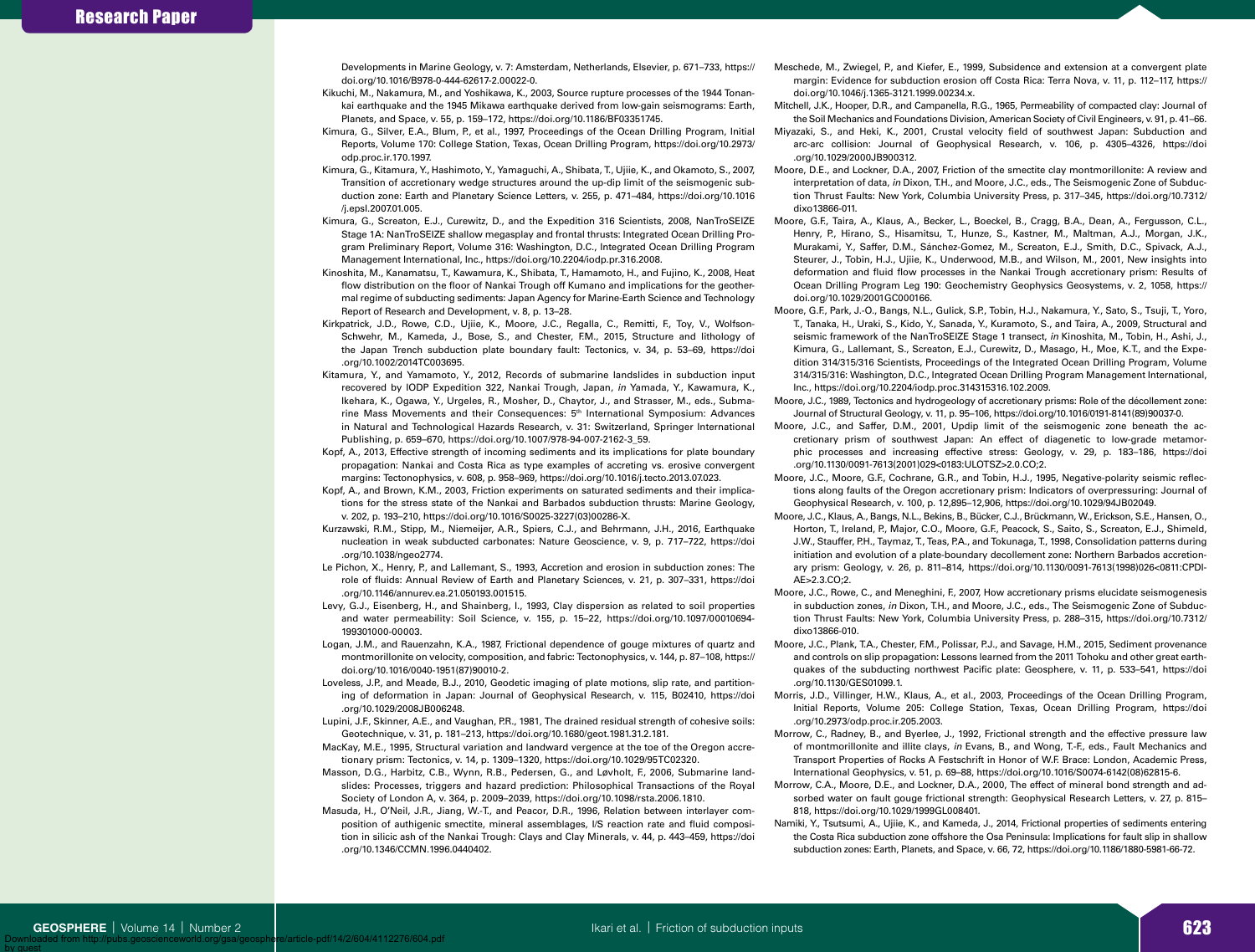- Neuzil, C.E., 1994, How permeable are clays and shales?: Water Resources Research, v. 30, p. 145– 150, https://doi.org/10.1029/93WR02930.
- Pickering, K.T., Underwood, M.B., and Taira, A., 1993, Stratigraphic synthesis of the DSDP-ODP sites in the Shikoku Basin, Nankai Trough, and accretionary prism, *in* Hill, I.A., Taira, A., Firth, J.V., et al., eds., Proceedings of the Ocean Drilling Program, Scientific Results, Volume 131: College Station, Texas, Ocean Drilling Program, p. 313–330, https://doi.org/10.2973/odp.proc .sr.131.135.1993.
- Polet, J., and Kanamori, H., 2000, Shallow subduction zone earthquakes and their tsunamigenic potential: Geophysical Journal International, v. 142, p. 684–702, https://doi.org/10.1046/j.1365- 246x.2000.00205.x.
- Protti, M., McNally, K., Pacheco, J., González, V., Montero, C., Segura, J., Brenes, J., Barboza, V., Malavassi, E., Güendel, F., Simila, G., Rojas, D., Velasco, A., Mata, A., and Schillinger, W., 1995, The March 25, 1990 (M<sub>w</sub>=7.0, M<sub>1</sub>=6.8), earthquake at the entrance of the Nicoya Gulf, Costa Rica: Its prior activity, foreshocks, aftershocks, and triggered seismicity: Journal of Geophysical Research, v. 100, p. 20,345–20,358, https://doi.org/10.1029/94JB03099.
- Pytte, A.M., and Reynolds, R.C., 1989, The thermal transition of smectite to illite, *in* Naeser, N.D., and McCulloch, T.H., eds., Thermal History of Sedimentary Basins: Methods and Case Studies: New York, Springer, p. 133–140, https://doi.org/10.1007/978-1-4612-3492-0\_8.
- Raimbourg, H., Hamano, Y., Saito, S., Kinoshita, M., and Kopf, A., 2011, Acoustic and mechanical properties of Nankai accretionary prism core samples: Geochemistry Geophysics Geosystems, v. 12, Q0AD10, https://doi.org/10.1029/2010GC003169.
- Ranero, C.R., and von Huene, R., 2000, Subduction erosion along the Middle America convergent margin: Nature, v. 404, p. 748–752, https://doi.org/10.1038/35008046.
- Rea, D.K., and Ruff, L.J., 1996, Composition and mass flux of sediment entering the world's subduction zones: Implications for global sediment budgets, great earthquakes, and volcanism: Earth and Planetary Science Letters, v. 140, p. 1–12, https://doi.org/10.1016/0012-821X(96)00036-2.
- Remitti, F., Smith, S.A.F., Mittempergher, S., Gualtieri, A.F., and Di Toro, G., 2015, Frictional properties of fault zone gouges from the J-FAST drilling project (Mw 9.0 Tohoku-Oki earthquake): Geophysical Research Letters, v. 42, p. 2691–2699, https://doi.org/10.1002/2015GL063507.
- Revil, A., and Cathles, L.M., 1999, Permeability of shaly sands: Water Resources Research, v. 35, p. 651–662, https://doi.org/10.1029/98WR02700.
- Saffer, D.M., 2003, Pore pressure development and progressive dewatering in underthrust sediments at the Costa Rican subduction margin: Comparison with northern Barbados and Nankai: Journal of Geophysical Research, v. 108, 2261, https://doi.org/10.1029/2002JB001787.
- Saffer, D.M., and Tobin, H.J., 2011, Hydrogeology and mechanics of subduction zone forearcs: Fluid flow and pore pressure: Annual Reviews of Earth and Planetary Science, v. 39, 157–186, https:// doi.org/10.1146/annurev-earth-040610-133408.
- Saffer, D.M., Underwood, M.B., and McKiernan, A.W., 2008, Evaluation of factors controlling smectite transformation and fluid production in subduction zones: Application to the Nankai Trough: The Island Arc, v. 17, p. 208–230, https://doi.org/10.1111/j.1440-1738.2008.00614.x.
- Saffer, D.M., Lockner, D.A., and McKiernan, A., 2012, Effects of smectite to illite transformation on the frictional strength and sliding stability of intact marine mudstones: Geophysical Research Letters, v. 39, L11304, https://doi.org/10.1029/2012GL051761.
- Saito, S., Underwood, M.B., Kubo, Y., and the Expedition 322 Scientists, 2010, Proceedings of the Integrated Ocean Drilling Program, Volume 322: Tokyo, Integrated Ocean Drilling Program Management International, Inc., https://doi.org/10.2204/iodp.proc.322.2010.
- Sawai, M., Hirose, T., and Kameda, J., 2014, Frictional properties of incoming pelagic sediments at the Japan Trench: Implications for large slip at a shallow plate boundary during the 2011 Tohoku earthquake: Earth, Planets, and Space, v. 66, https://doi.org/10.1186/1880-5981-66-65.
- Schumann, K., Stipp, M., Leiss, B., and Behrmann, J.H., 2014, Texture development in naturally compacted and experimentally deformed silty clay sediments from the Nankai Trench and Forearc, Japan: Tectonophysics, v. 636, p. 125–142, https://doi.org/10.1016/j.tecto.2014.08.005.
- Screaton, E., Saffer, D., Henry, P., Hunze, S., and Leg 190 Shipboard Scientific Party, 2002, Porosity loss within the underthrust sediments of the Nankai accretionary complex: Implications for overpressures: Geology, v. 30, p. 19–22, https://doi.org/10.1130/0091-7613(2002)030<0019 :PLWTUS>2.0.CO;2.
- Shimamoto, T., and Logan, J.M., 1981a, Effects of simulated clay gouges on the sliding behavior of Tennessee sandstone: Tectonophysics, v. 75, p. 243–255, https://doi.org/10.1016/0040-1951 (81)90276-6.
- Shimamoto, T., and Logan, J.M., 1981b, Effects of simulated fault gouge on the sliding behavior of Tennessee sandstone: Nonclay gouges: Journal of Geophysical Research, v. 86, p. 2902–2914, https://doi.org/10.1029/JB086iB04p02902.
- Shipboard Scientific Party, 1975, Site 297, *in* Karig, D.E., Ingle, J.C. Jr., et al., eds., Initial Reports of the Deep Sea Drilling Project, Volume 31: Washington, D.C., U.S. Government Printing Office, p. 275–316, https://doi.org/10.2973/dsdp.proc.31.108.1975.
- Shipboard Scientific Party, 1980, Site 436: Japan Trench outer rise, Leg 65, in Scientific Party, Initial Reports of the Deep Sea Drilling Project, Volume 56, 57, Part 1: Washington, D.C., U.S. Government Printing Office, p. 399–446, https://doi.org/10.2973/dsdp.proc.5657.107.1980.
- Shipboard Scientific Party, 2001a, Site 1177, *in* Moore, G.F., Taira, A., Klaus, A., et al., 2001, Proceedings of the Ocean Drilling Program, Initial Reports, Volume 190: College Station, Texas, Ocean Drilling Program, https://doi.org/10.2973/odp.proc.ir.190.108.2001.
- Shipboard Scientific Party, 2001b, Site 1173, *in* Moore, G.F., Taira, A., Klaus, A., et al., 2001, Proceedings of the Ocean Drilling Program, Initial Reports, Volume 190: College Station, Texas, Ocean Drilling Program, https://doi.org/10.2973/odp.proc.ir.190.104.2001.
- Shipley, T.H., McIntosh, K.D., Silver, E.A., and Stoffa, P.L., 1992, Three-dimensional seismic imaging of the Costa Rica accretionary prism: Structural diversity in a small volume of the lower slope: Journal of Geophysical Research, v. 97, p. 4439–4459, https://doi.org/10.1029/91JB02999.
- Singer, A., and Müller, G., 1979, Diagenesis in argillaceous sediments: Developments in Sedimentology, v. 25, p. 115–212, https://doi.org/10.1016/S0070-4571(08)71045-8.
- Skarbek, R.M., and Saffer, D.M., 2009, Pore pressure development beneath the décollement at the Nankai subduction zone: Implications for plate boundary strength and sediment dewatering: Journal of Geophysical Research, v. 114, B07401, https://doi.org/10.1029/2008JB006205.
- Spinelli, G.A., and Underwood, M.B., 2004, Character of sediments entering the Costa Rica subduction zone: Implications for partitioning of water along the plate interface: The Island Arc, v. 13, p. 432–451, https://doi.org/10.1111/j.1440-1738.2004.00436.x.
- Spinelli, G.A., Mozley, P.S., Tobin, H.J., Underwood, M.B., Hoffman, N.W., and Bellew, G.M., 2007, Diagenesis, sediment strength, and pore collapse in sediment approaching the Nankai Trough subduction zone: Geological Society of America Bulletin, v. 119, p. 377–390, https://doi .org/10.1130/B25920.1.
- Steurer, J.F., and Underwood, M.B., 2005, Clay mineralogy of mudstones from the Nankai Trough reference Sites 1173 and 1177 and frontal accretionary prism Site 1174, *in* Mikada, H., Moore, G.F., Taira, A., Becker, K., Moore, J.C., and Klaus, A., eds., Proceedings of the Ocean Drilling Program, Scientific Results, Volume 190/196: College Station, Texas, Ocean Drilling Program, 25 p., https://doi.org/10.2973/odp.proc.sr.190196.211.2003.
- Stipp, M., Rolfs, M., Kitamura, Y., Behrmann, J.H., Schumann, K., Schulte-Kortnack, D., and Feeser, V., 2013, Strong sediments at the deformation front, and weak sediments at the rear of the Nankai accretionary prism, revealed by triaxial deformation experiments: Geochemistry Geophysics Geosystems, v. 14, p. 4791–4810, https://doi.org/10.1002/ggge.20290.
- Strasser, M., Moore, G.F., Kimura, G., Kopf, A.J., Underwood, M.B., Guo, J., and Screaton, E.J., 2011, Slumping and mass transport deposition in the Nankai fore arc: Evidence from IODP drilling and 3-D reflection seismic data: Geochemistry Geophysics Geosystems, v. 12, Q0AD13, https:// doi.org/10.1029/2010GC003431.
- Strasser, M., Henry, P., Kanamatsu, T., Thu, M.K., Moore, G.F., and IODP Expedition 333 Scientists, 2012, Scientific drilling of mass-transport deposits in the Nankai accretionary wedge: First results from IODP Expedition 333, *in* Yamada, Y., Kawamura, K., Ikehara, K., Ogawa, Y., Urgeles, R., Mosher, D., Chaytor, J., and Strasser, M., eds., Submarine Mass Movements and their Consequences: 5th International Symposium: Advances in Natural and Technological Hazards Research, v. 31: Switzerland, Springer International Publishing, p. 671–681, https:// doi.org/10.1007/978-94-007-2162-3\_60.
- Summers, R., and Byerlee, J., 1977, A note on the effect of fault gouge composition on the stability of frictional sliding: International Journal of Rock Mechanics and Mining Sciences & Geomechanics Abstracts, v. 14, p. 155–160, https://doi.org/10.1016/0148-9062(77)90007-9.
- Taira, A., Hill, I., Firth, J., Berner, U., Brückmann, W., Byrne, T., Chabernaud, T., Fisher, A., Foucher, J.-P., Gamo, T., Gieskes, J., Hyndman, R., Karig, D., Kastner, M., Kato, Y., Lallemant, S., Lu, R., Maltman, A., Moore, G., Moran, K., Olaffson, G., Owens, W., Pickering, K., Siena, F., Taylor, E., Underwood, M., Wilkinson, C., Yamano, M., and Zhang, J., 1992, Sediment deformation and hydrogeology of the Nankai Trough accretionary prism: Synthesis of shipboard results of ODP Leg 131: Earth and Planetary Science Letters, v. 109, p. 431–450, https://doi.org/10.1016/0012-821X(92)90104-4.
- Tanioka, Y., and Satake, K., 2001, Detailed coseismic slip distribution of the 1944 Tonankai earthquake estimated from tsunami waveforms: Geophysical Research Letters, v. 28, p. 1075–1078, https://doi.org/10.1029/2000GL012284.
- Tobin, H.J., and Saffer, D.M., 2009, Elevated fluid pressure and extreme mechanical weakness of a plate boundary thrust, Nankai Trough subduction zone: Geology, v. 37, p. 679–682, https:// doi.org/10.1130/G25752A.1.